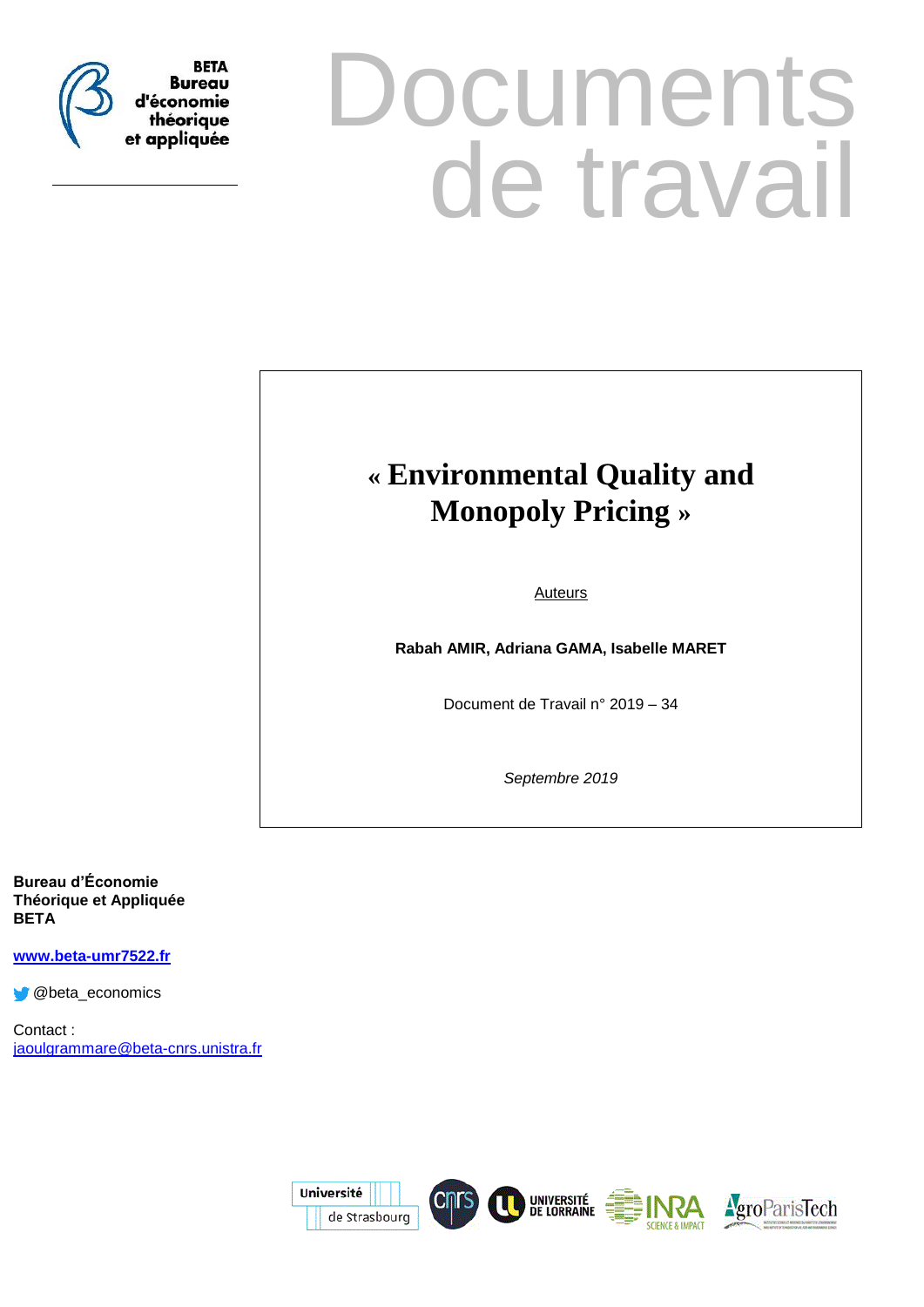# Environmental Quality and Monopoly Pricing<sup>∗</sup>

Rabah Amir† , Adriana Gama‡and Isabelle Maret§

September 18, 2019

#### Abstract

This paper investigates various aspects of a monopolist's pricing and environmental quality choice, as two simultaneous decisions and with each as a separate decision, the other variable being exogenously fixed. Green quality is modeled as in Spence (1975), and the present analysis builds on his pioneering work. We contrast the private and the first-best socially optimal solutions. While the latter follows the intuitive property of assigning a higher price to higher quality, the former solution does so under a natural condition of log-supermodular demand. This condition is studied in some detail, and related to properties of an underlying utility function. We complete this characterization of optimal pricing by providing a counter-intuitive example where the two-dimensional interaction is such that the monopolist ends up charging a lower optimal price than the social planner, as well as producing a lower quality. Finally, we investigate respective sufficient conditions under which (i) the private and first-best solutions coincide, and (ii) either one is larger than the other.

JEL codes: Q50, L12, D42.

Key words and phrases: environmental quality, green goods, pricing quality, multi-distortion monopoly pricing, organic food.

<sup>∗</sup>The authors would like to thank two referees of this Journal for detailed feedback that helped improve significantly the presentation of the paper. This research was partially financed by the Cercle Gutenberg via the "Chaire Gutenberg: On environmental R&D and Imperfect Competition" at the University of Strasbourg, CNRS, BETA UMR 7522, F - 67000 Strasbourg, France.

<sup>†</sup>Department of Economics, University of Iowa, Iowa City, IA 52242, USA and School of Business and Economics, Universidad de los Andes, Chile (e-mail: rabah-amir@uiowa.edu).

<sup>‡</sup>Centro de Estudios Económicos, El Colegio de México, Mexico (e-mail: agama@colmex.mx).

<sup>§</sup>Université de Strasbourg, Université de Lorraine, CNRS, BETA UMR 7522, France (e-mail: maret@unistra.fr).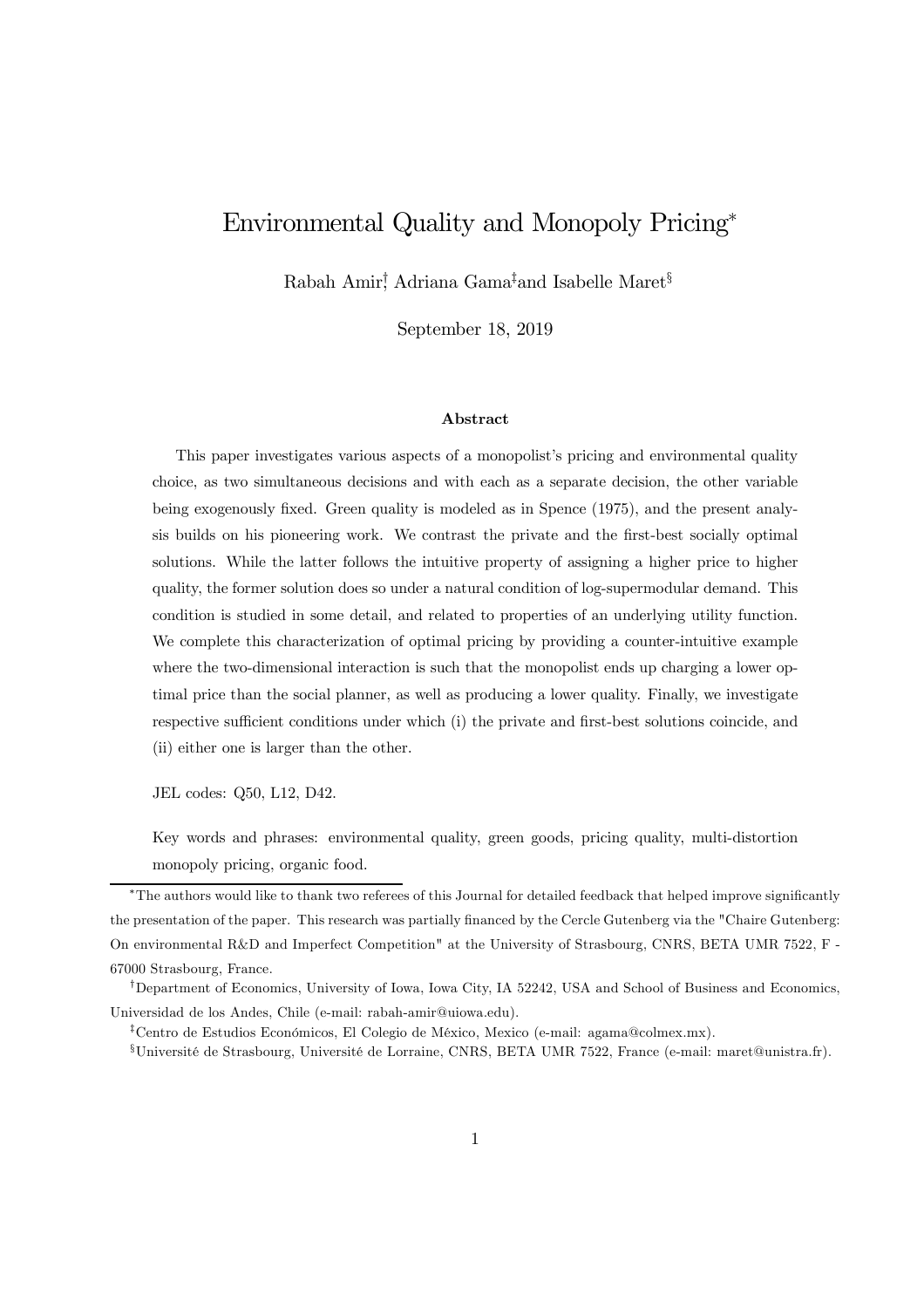# 1 Introduction

Environmental quality has emerged in recent decades as a crucially important dimension of product differentiation for many consumer goods, ranging all the way from agricultural produce to high-tech products. There is a substantial body of evidence pointing quite unambiguously to the conclusion that a significant proportion of consumers in the industrialized world have a higher willingness to pay for green products, as opposed to traditional or brown products.<sup>1</sup> It follows that, at equal prices, (virtually) all consumers will prefer a green product to a brown product, or a greener product to a less green product. In other words, environmental quality naturally fits as part of vertical product differentiation in the usual terminology used in industrial organization.

In view of the increasing attention devoted to environmental issues, it comes as no surprise that a number of recent studies in environmental economics have investigated some aspect of environmental quality and its effects on market performance, along with various public policy initiatives. The issues that were considered include among others optimal standards, tax and other types of policy in vertically differentiated duopoly (e.g., Moraga-Gonzalez and Padron-Fumero, 2002, Lombardini-Riipinen, 2005, and Mantovani and Vergari, 2017 and Garcia-Gallego and Georgantzis, 2009), the scope of validity of the Porter hypothesis in strategic settings (e.g., André, González and Porteiro, 2009, and Lambertini and Tampieri, 2012a), and the effects of minimal environmental standards (e.g., Lambertini and Tampieri, 2012b).

All the aforementioned studies share a common modeling feature: They adopt the now-standard vertical differentiation model pioneered by Mussa and Rosen (1978), and further developed by Gabszewicz and Thisse (1979), Shaked and Sutton (1982). Thus these studies posit some aspects of environmental quality as the (aggregated) vertical attribute. In contrast, the present paper is an attempt to contribute to this strand of literature by adopting Spence's (1975) earlier and pioneering approach to operationalize product quality (see also Schmalensee, 1979).<sup>2</sup>

<sup>&</sup>lt;sup>1</sup> According to a study by OECD (2002), 27% of consumers in OECD countries may be seen as "green consumers". There are many sectoral studies that confirm this general pattern (see e.g., Hidrue et. al, 2011). In addition, a large proportion of consumers refrain from purchasing products sold by firms that are known to be major polluters or that misrepresent the environmental content of their products. However, recent studies have also revealed that survey data on willingness to pay tends to display over-reporting, and that people are more willing to pay for products that include other, private benefits, such as improved health or taste (Chen et al., 2018).

<sup>&</sup>lt;sup>2</sup>Although Spence's pioneering approach used to be quite familiar to economists working in industrial organization, as confirmed by the fact that it is covered in Varian's, Varian (1992), classical graduate textbook, it is fair to say that it has been eclipsed by the Mussa-Rosen model in recent decades.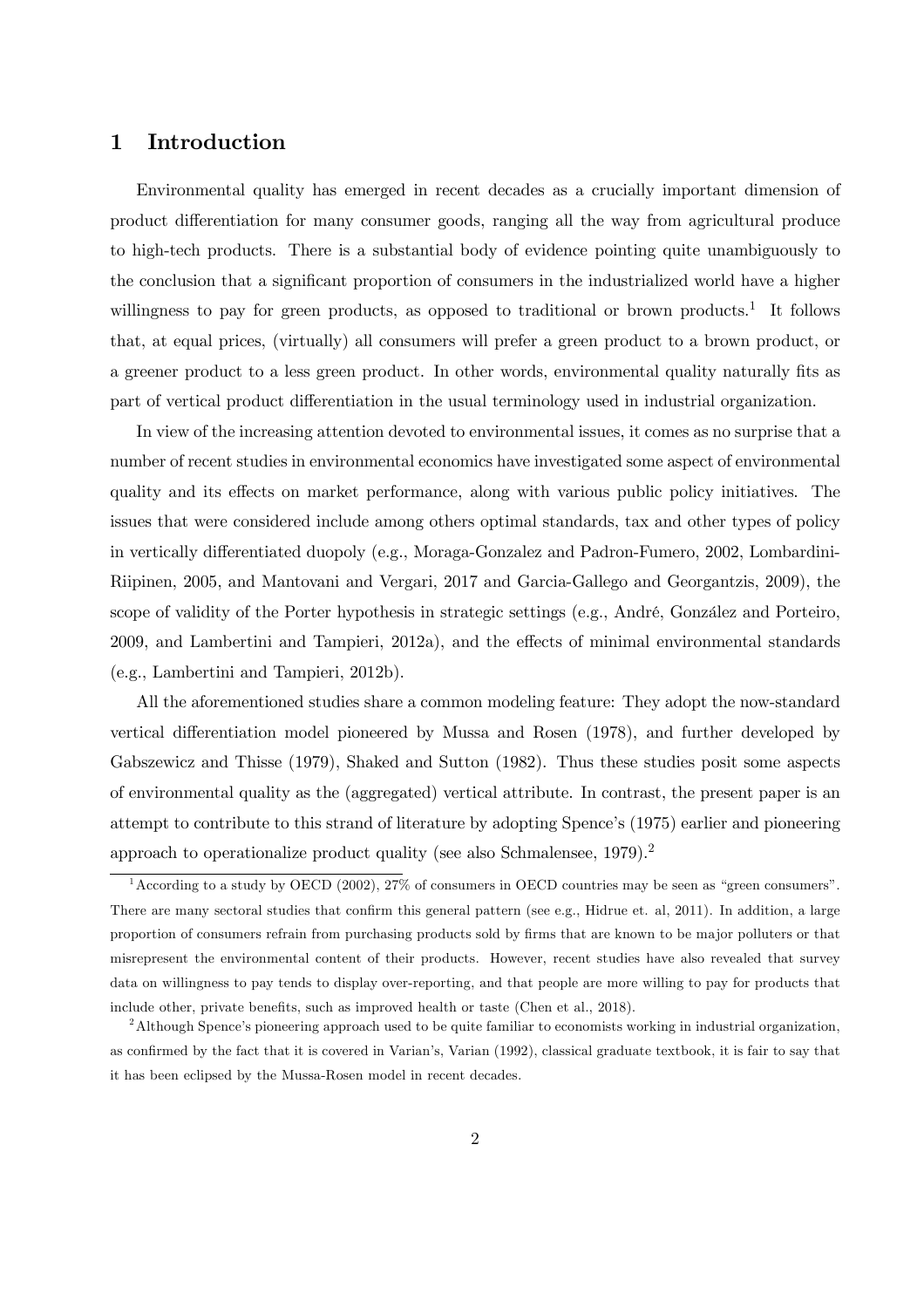There are some notable exceptions to the above qualification literature, including older work by Ebert and von dem Hagen (1998), which models the environmental quality of a polluting product by inserting emissions (as a negative measure of quality) as a separate argument in the inverse demand function (and the utility function). These authors then derive the socially optimal Pigouvian taxsubsidy policy for a monopoly market. In effect, unaware of Spence's work, these authors have chosen to model environmental quality in a similar manner (see also Petrakis, Sartzetakis and Xepapadeas, 2010). A macro-economic perspective is taken in Bosi and Desmarchelier (2017) and Bosi, Desmarchelier and Ragot (2019), while a trade-theoretic one is given by Lahiri and Symeonidis (2017). We shall discuss the detailed connection of our work to Ebert and von dem Hagen (1998) later on.

The two approaches to modeling product quality are not unambiguously ranked in terms of overall merit; rather, they each have their advantages and shortcomings. When it comes to environmental quality, Spence's model can be seen as advantageous in the following respects: (i) it allows for more varieties (or quality levels) than just two in the tractable version of the Mussa-Rosen model, (ii) it more readily allows for a general approach as opposed to relying on specific functional forms for the model primitives, and (iii) it dispenses with the simplifying (but crucial) assumptions of a covered market and of a unit purchase per consumer. Spence's model is particularly appropriate for produce (fruits and vegetables) that are differentiated in terms of environmental quality. A simple concrete example is organic/biological produce instead of regular produce. A bio tomato is of higher environmental quality when the hosting soil contains fewer chemicals, the planted seeds include fewer GM ingredients, the fertilizers and the protection agents used have less chemical content, etc.... Another class of products captured by Spence's formulation might be automobiles that are differentiated in terms of environmental performance, as assessed by some normalized measure of emissions. This differentiation could be due to the overall quality/performance of the catalytic converter, and/or to whether it is fuel, hybrid or electric powered, thus covering the range from regular cars to electric vehicles (EVs). However, as we do not include a damage term in the welfare functions, these examples form a perfect fit for monopoly pricing, but some (such as the car example) do not fit as well for the social planner problem, as discussed in more detail in Section 2.

The main purpose of this paper is to investigate various aspects of a monopolist's pricing and environmental quality choice, both when viewed as two simultaneous decisions and when chosen separately one at a time, the other variable being fixed. In so doing, we build on the results of Spence (1975) and Sheshinski (1976), after providing a summary of their main results. These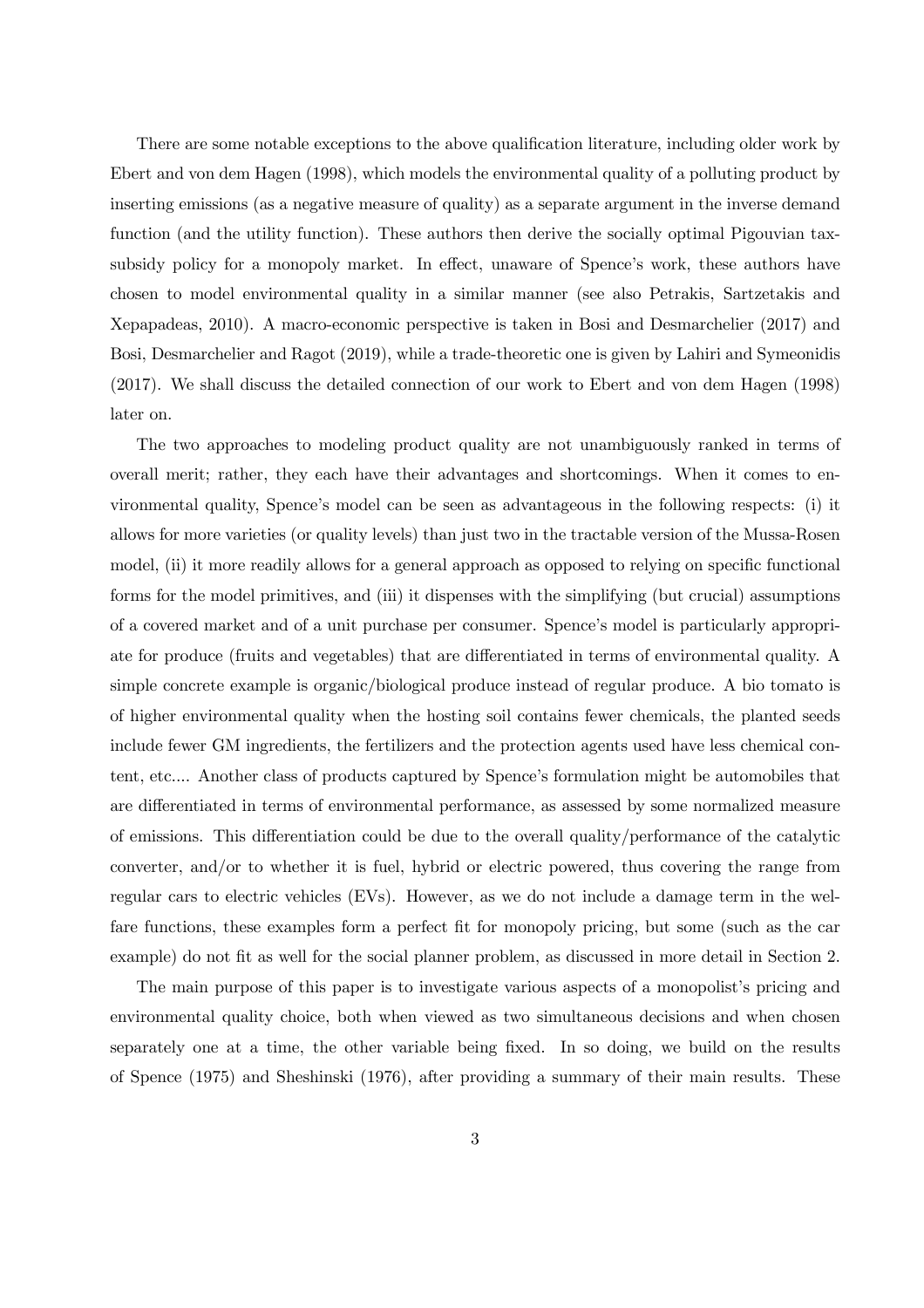authors reasoned in terms of output and quality and showed that the two monopoly choices are generally not socially optimal. In this setting, there are two distortions to monopoly pricing, as the firm prices with the marginal consumer in mind, while a social planner considers the average consumer. As a result, at fixed output, the monopolist may under or over provide quality relative to a social planner, depending on whether the marginal valuation of quality is below or above the average valuation of quality. More precisely, under (over)-provision prevails if the cross partial derivative of the inverse demand with respect to output and quality is (negative) positive.

For a preview of our results, we first note that the present treatment of Spence's problem is formulated in terms of price (instead of output) and quality choices. Although both Spence (1975) and Sheshinski (1976) were aware that, when both choices are made simultaneously, the optimal monopoly output may well end up higher than the social planner's, no actual example of such a counter-intuitive scenario was provided in their studies. If one thinks of quality choice by a monopolist as entailing a second market distortion, then it is of a different sort from the pricing distortion as the former can go either way, relative to the socially optimal level. We complement their analysis by providing an example where the two-dimensional interaction is such that the monopolist ends up charging a lower optimal price than the social planner, as well as producing a lower quality. Thus, even such a foregone conclusion in price theory as monopoly over-pricing (relative to a social planner) may be reversed in the presence of a concomitant quality choice.

As part of further investigation of the pricing behavior of a monopolist in the setting at hand, we find that, with price held fixed (e.g., as a consequence of a strong form of regulation), the monopolist always under-provides quality relative to the first-best solution. In addition, while a social planner always responds by increasing quality, the firm will do so under a sufficient condition on demand, that it be log-supermodular in price and quality. To establish that the firm may indeed respond with a lower quality without this sufficient condition, we provide an example with closed-form solutions where the latter, very counter-intuitive, property holds in a global sense. Likewise, if quality is held fixed at some exogenous level (e.g, through regulation in the form of a minimal quality standard) and this level is increased, the firm responds with a higher price under the same condition of logsupermodular demand. Without the latter property, the firm may price higher quality lower even in a global sense (as shown via an example). Since the socially optimal price always increases with quality (as seen above), the possible failure of this intuitive monotonicity property for the firm's price may be construed as yet another distortion due to monopoly pricing.

The condition of log-supermodular demand in price and a relevant parameter (a demand shifter)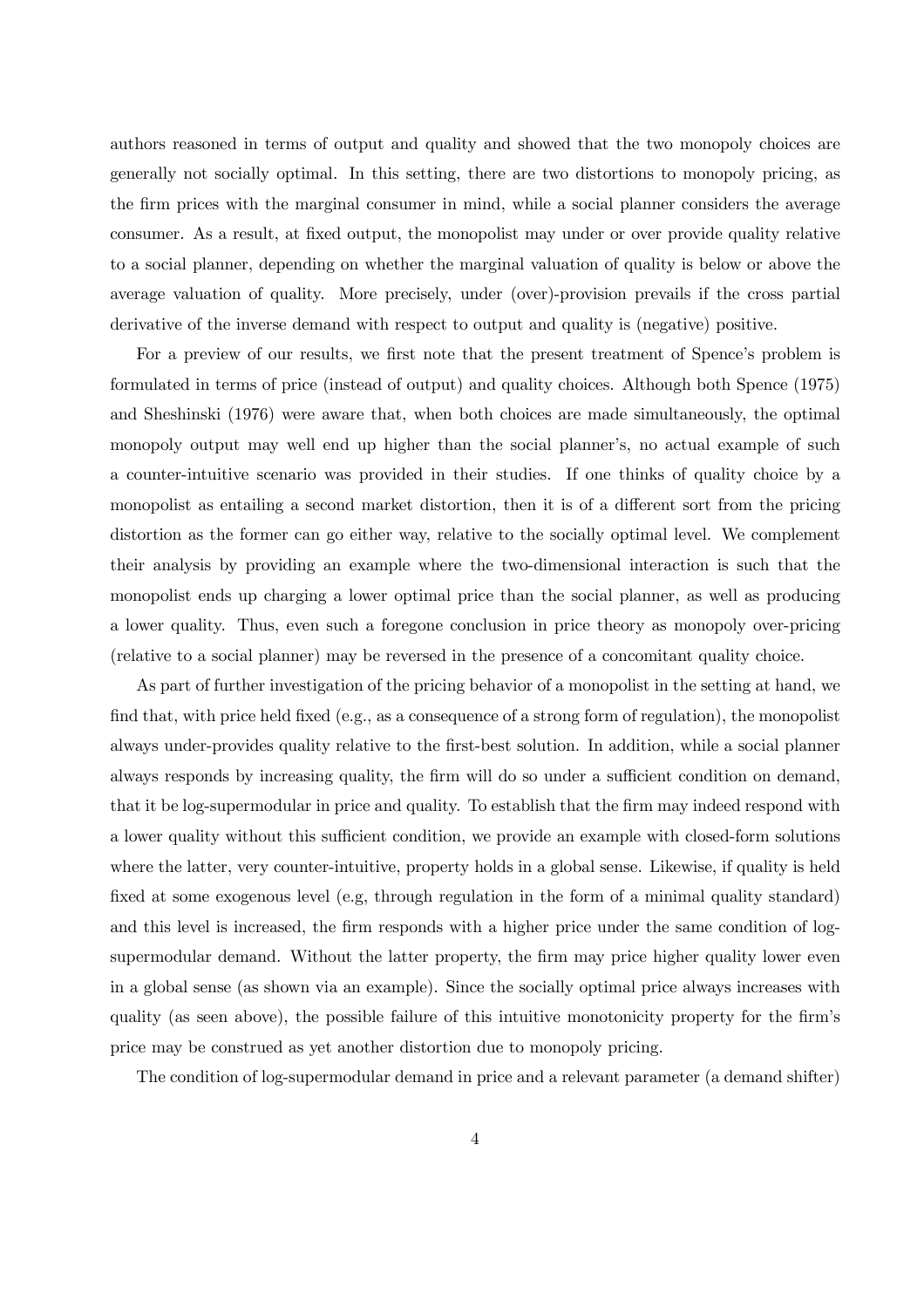has emerged in other economic contexts and is clearly an important property for a family of demand functions to possess (see e.g, Vives, 1999, Amir and Stepanova, 2006, or Cosandier et. al., 2018). In particular, it has the exact economic interpretation that the price elasticity of demand is increasing in the parameter, here product quality. In other words, demand becomes more inelastic as product quality is increased. This is arguably the most natural definition of what product quality ought to be thought of, when expressed via a property of the demand function. This is an appropriate definition whether quality is of an environmental sort or otherwise.<sup>3</sup> In light of the importance of this property, we provide a novel micro-economic foundation via the commonly used construct of a representative consumer and derive simple conditions on the utility function ensuring that the resulting demand function satisfies the natural properties of monotonicity in quality and log-supermodularity in price and quality.

A final issue analyzed in the present paper is the derivation of sufficient conditions under which the monopolist will provide the first-best socially efficient level of quality (without any regulation). In so doing, we build on Spence's analysis of a class of multiplicative demands where the dependence on price is hyperbolic and elasticity is independent of price and monotonic in quality. For this class of demands, we derive a full characterization of the comparison between the private and public solutions. The underlying key property is again the log-supermodularity of demand.

We conclude this Introduction with two final remarks. The first is that our decision to couch product quality in terms of environmental attributes is motivated partly by the desire to introduce the strand of literature on product quality pioneered by Spence (1975) to environmental economics. Our conclusions otherwise apply a priori equally well to traditional notions of product quality, and thus should be of interest to the literature on vertical product differentiation in industrial organization as well. The second remark is that we use in a very simple form the results from supermodular optimization, a natural technique here so as to avoid specifying a two-dimensional second-order condition for the optimization problems at hand; see e.g., Topkis (1998) or Vives (1999) for the relevant definitions of the notions and results we use here, in rather elementary ways.

This paper is organized as follows. Section 2 describes the model. Section 3 is devoted to the analysis of the two problems with one decision variable at a time, while Section 4 deals with the case of simultaneous choices. Section 5 contains a micro foundation for the demand function and the key property of log-supermodularity. Section 6 discusses the effects of suitable public policy.

<sup>&</sup>lt;sup>3</sup>The condition of log-supermodular demand is slightly stronger than the rotation condition introduced by Myatt and Johnson (2006) in their study of the foundations of product design.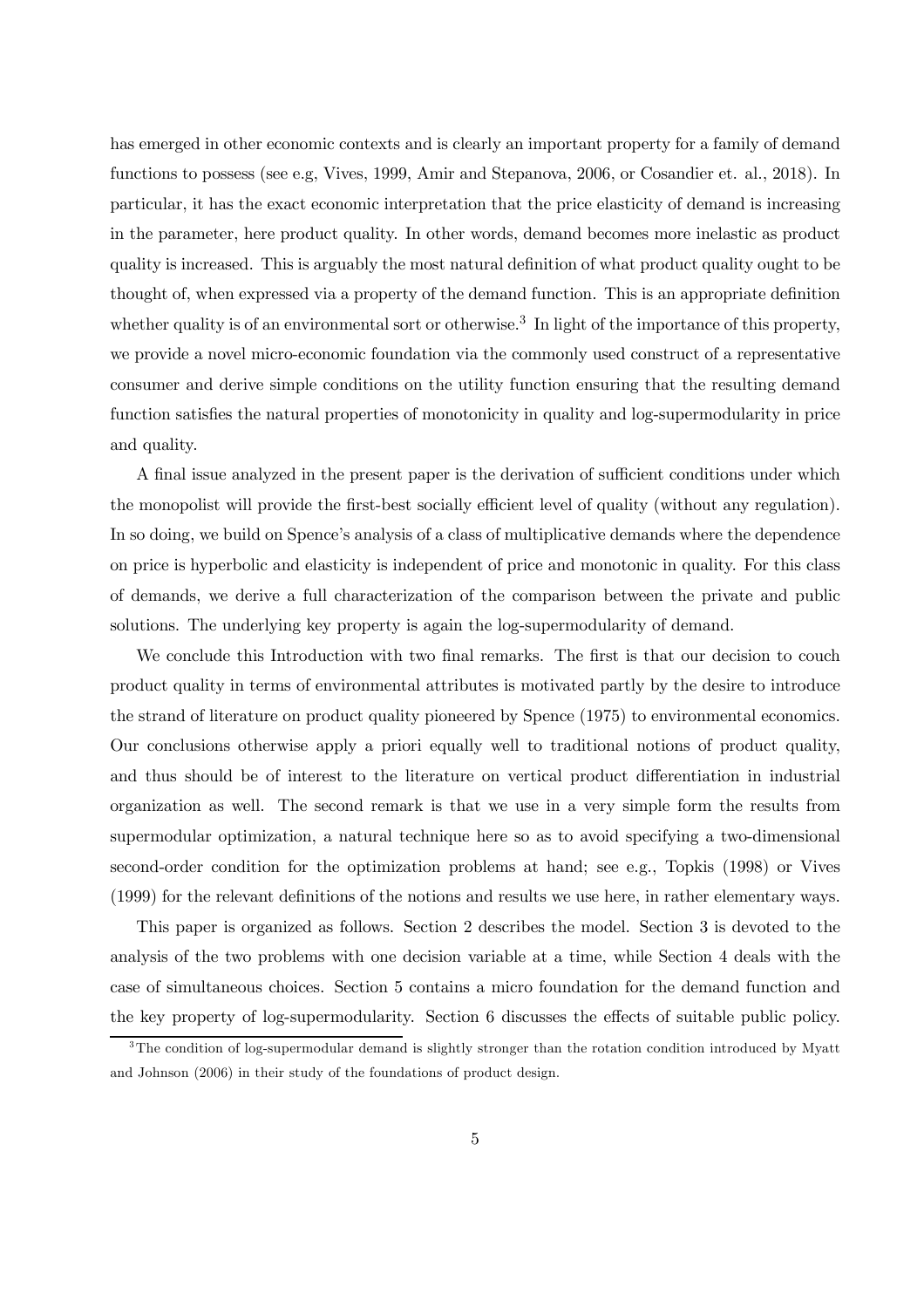Section 7 offers a short conclusion. Finally, Section 8 contains all the proofs of this paper.

# 2 The model

While Spence conceived of product quality in rather general and abstract terms, in the present paper, we shall think of quality as being of an environmental nature. Thus higher quality will mean that a good was produced with a more environmentally friendly production process. This greener good may be achieved through a new technology or via the use of end-of-pipe filters as part of the old technology. To fix ideas, one may think simply about fruits or vegetables with a bio label of variable degree. The lowest quality would then be the regular (brown) version of the product, and quality would then increase as more natural ingredients (and thus fewer artificial inputs) are used in the agricultural process. We shall return to a discussion of the types of industries that fit the model under consideration later on in this section.

Following the classical Spence (1975) model, we consider a monopoly firm with constant unit cost of production operating in a market with a demand function  $D(p, a)$ , where  $p \ge 0$  is the price charged by the firm, and  $\alpha$  is a measure of product quality. To produce a good of quality  $\alpha$  entails a constant marginal (or unit) cost of  $c(a)$  depending on the chosen quality of its product, a. The possible range of qualities is postulated to be an interval  $[a_{\min}, a_{\max}]$ .

The monopolist's profit function in price-quality space is then

$$
\pi(p, a) = [p - c(a)]D(p, a).
$$
\n(1)

The following assumptions will be maintained throughout this paper.

(A1) The demand function D is twice continuously differentiable and satisfies  $D_p(p,a) < 0$  and  $D_a(p, a) > 0$  for all  $(p, a)$ .

(A2) The unit cost function  $c : [a_{\min}, a_{\max}] \longrightarrow \mathbb{R}_+$  is twice continuously differentiable and satisfies  $c'(\cdot) \geq 0.$ 

These assumptions are standard in the related literature. The part  $D_p(p, a) < 0$  captures the usual law of demand, and  $D_a(p, a) > 0$  means that higher quality leads to higher demand.<sup>4</sup>

The cost structure reflects constant returns to scale in production for all possible quality levels, i.e.,  $c(a)$  is the constant unit cost. As higher quality is more costly to produce, it is natural to

<sup>4</sup>Throughout the paper, subscripts will denote partial differentiation with respect to the indicated variable.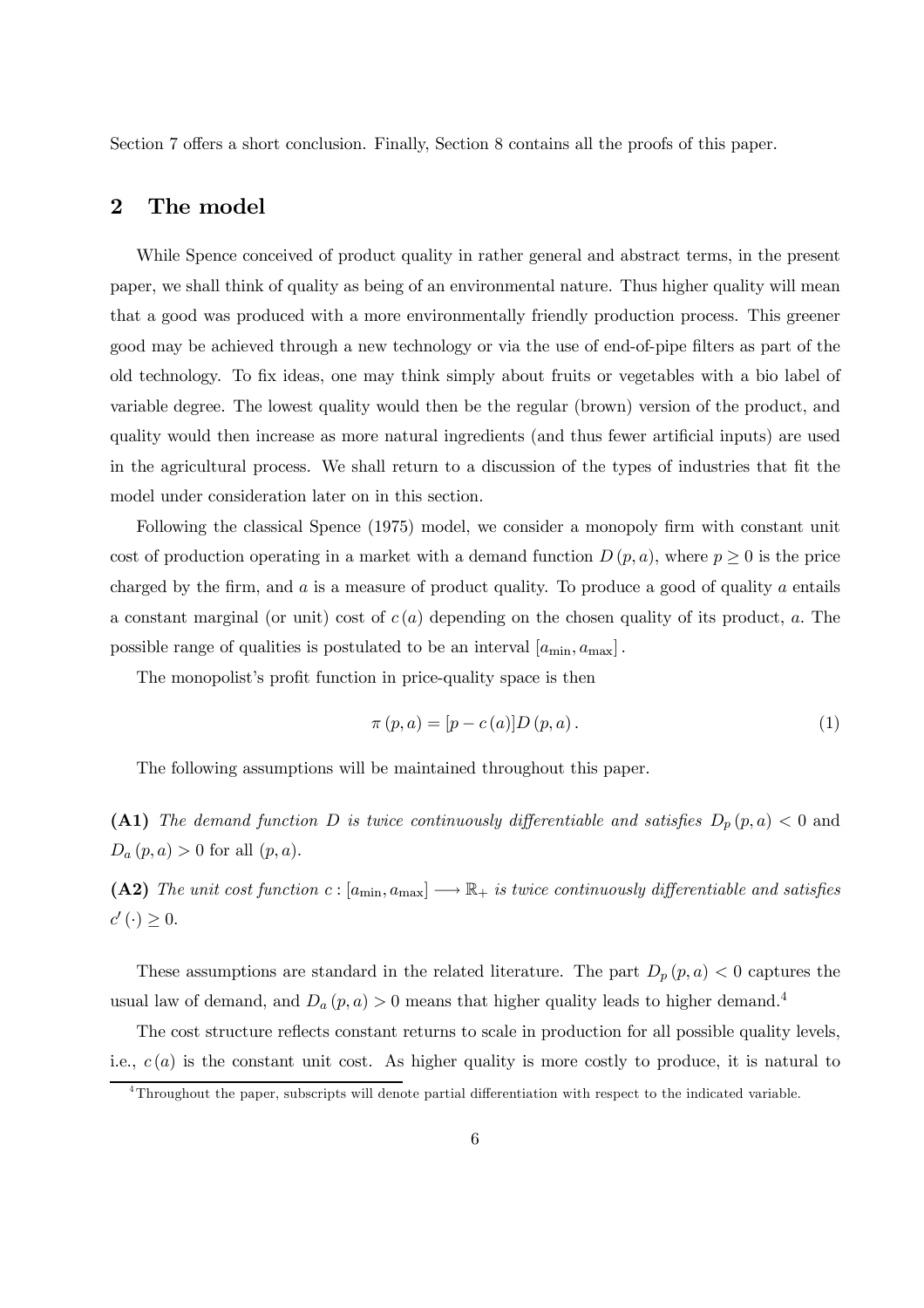require that  $c'(\cdot) \geq 0$ . Thus, the process of infusing products with greener content is subject to decreasing returns to scale, with the limit case of constant returns to scale still allowed.

Finally,  $a_{\text{max}}$  is an exogenously given maximal feasible green quality, given the present state of know-how. This assumption is mostly for technical convenience. Likewise, the quality  $a_{\text{min}}$  can be thought of as the brown product, corresponding to the status quo when only pure cost minimization, and no environmental considerations, guide the production process.

This formulation of quality-dependent demand is quite general, and could reflect multiple aspects of product differentiation including the environmental aspect. One particular way to conceptualize the model is to think about environmental quality as measuring the quality and/or quantity of end-of-pipe equipment used to clean up the emissions formed as a byproduct of manufacturing an otherwise fairly homogeneous product. This gives a specific meaning to the unit cost, in the form  $c(a) = c_0 + c_1(a)$  where  $c_0$  is the constant marginal cost of the brown product  $(a_{\min})$ , and  $c_1(a)$ is the abatement cost corresponding to green quality a with  $c_1(a_{\min}) = 0$ . The fact that demand increases with quality then reflects pure environmental concerns, which still leads to consumers' higher willlingness to pay (as discussed before).<sup>5</sup>

Consumer surplus is defined as usual by

$$
S(p, a) = \int_{p}^{+\infty} D(t, a) dt,
$$

and total surplus (or social welfare) is the sum of producer and consumer surpluses

$$
W(p, a) = \int_{p}^{+\infty} D(t, a) dt + [p - c(a)] D(p, a).
$$
 (2)

The first-best social planner (or regulatory) solution aims to maximize social welfare with respect to price  $p$  and quality  $a$ . The absence of a damage term in the social welfare function may be justified as follows. First, it may simply be a reflection of the fact that the environmental damage due to the production of the good is already included in the utility function of the representative consumer and thus in the derived demand  $D(p, a)$ . In other words, demand would be lowered by the right amount corresponding to the good's environmental harm.<sup>6</sup>This is tacitly the justification of Ebert

<sup>&</sup>lt;sup>5</sup>Examples of this special class of green differentiation include for instance electricity produced with solar power or wind versus coal-powered electricity. We thank a referee for this suggestion.

<sup>6</sup>An important tacit assumption of the present paper is that product quality is perceived correctly and similarly by the consumers, the firm and the social planner. This may be justified by invoking the role of certification via suitable eco-labels for green products. Shewmake et al. (2015) provide a micro foundation for the case where consumers might erroneously perceive the environmental quality of goods.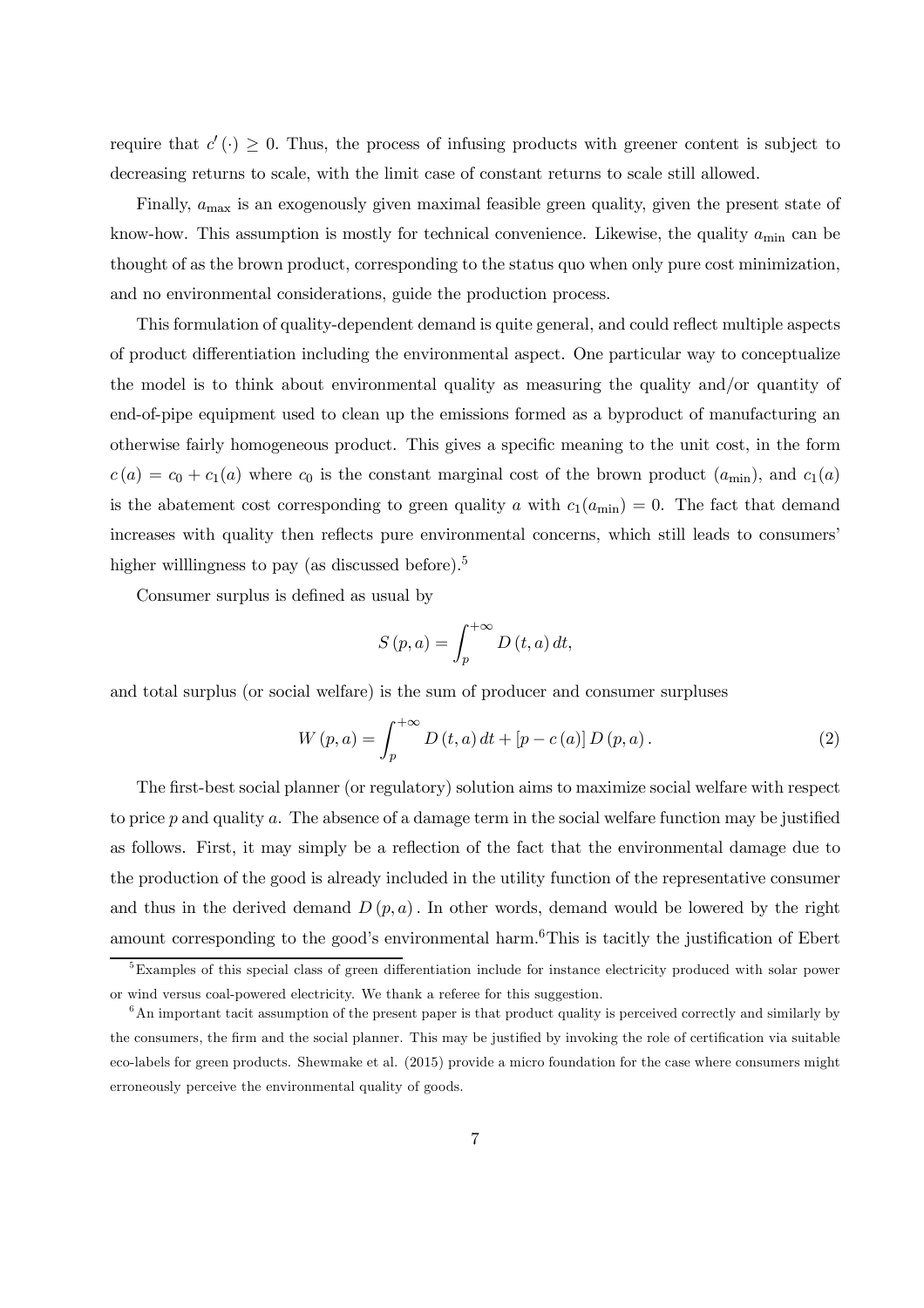and von dem Hagen (1998), whose welfare function also did not include an explicit damage term.<sup>7</sup> This presupposes that consumers internalize the environmental damage externality the same way a utilitarian social planner would. This would not be a commonly satisfied assumption, but may nevertheless closely fit some Northern European (in particular the Nordic) countries.

A second justification applies to certain classes of products for which environmental damage is of such a limited magnitude that it is compensated by the Earth's natural regenerative properties. For instance, in the case of fruits and vegetables, quality is perceived by the majority of consumers as increasing as one goes from genetically modified (GM) crops to regularly grown (open field) crops, to greenhouse production, to a variety of green or sustainable production methods.<sup>8</sup> The latter may include any of the following features to variable extent: less pesticide, no GM ingredients, no synthetic fertilizers, and less irrigated water, among others (Chen et al.,  $2018$ ).<sup>9</sup> Similar examples may be given for other farm/agricultural products, such as free range chickens versus caged chickens, their respective eggs, hormone-fed beef versus naturally-grazing beef, etc...

We now note some related important facts regarding the above examples of organic food or agriculture. The first is that the green version of the product also provides a health benefit that is known to lead to higher willingness to pay amongst consumers, beyond that generated by the green attributes. There is survey evidence that the health effect often has a stronger impact on consumers' willingness to pay than the environmental effect (Chen et al., 2018). Finally, the underlying complexity of this green product differentiation has led to the emergence of a much-needed concomitant eco-labeling certification industry (Mason, 2006).

In the sequel, we shall consider three separate but related problem pairs, each involving both the monopolist and the social planner. In the basic problem pair, as in Spence (1975), the firm chooses the quality of its product  $a$  and the price  $p$  so as to

$$
\max\left\{\pi\left(p,a\right):p\geq0,a\in\left[a_{\min},a_{\max}\right]\right\},\tag{3}
$$

where  $a_{\text{min}} \geq 0$ , and the social planner chooses simultaneously the quality of the product a and the

<sup>7</sup>These authors suggested that including a usual damage term in an additively separable manner in the welfare function (as is often done in environmental economics) ignores interaction effects between consumption and pollution.

<sup>&</sup>lt;sup>8</sup>Importantly, the listed order also corresponds to increasing marginal costs of production as quality increases (e.g., GM crops have the lowest cost and the most organic crops the highest cost).

 $9$ These different methods lead to different levels of erosion of the hosting soil, and these effects may be reflected in the firm's cost function  $c(a)$ . However, the resulting negative effects on air and water quality would not be taken into account by the monopolist, but ought to be by a social planner when they are of significant magnitude and likely to be beyond the earth's regenerative capabilities.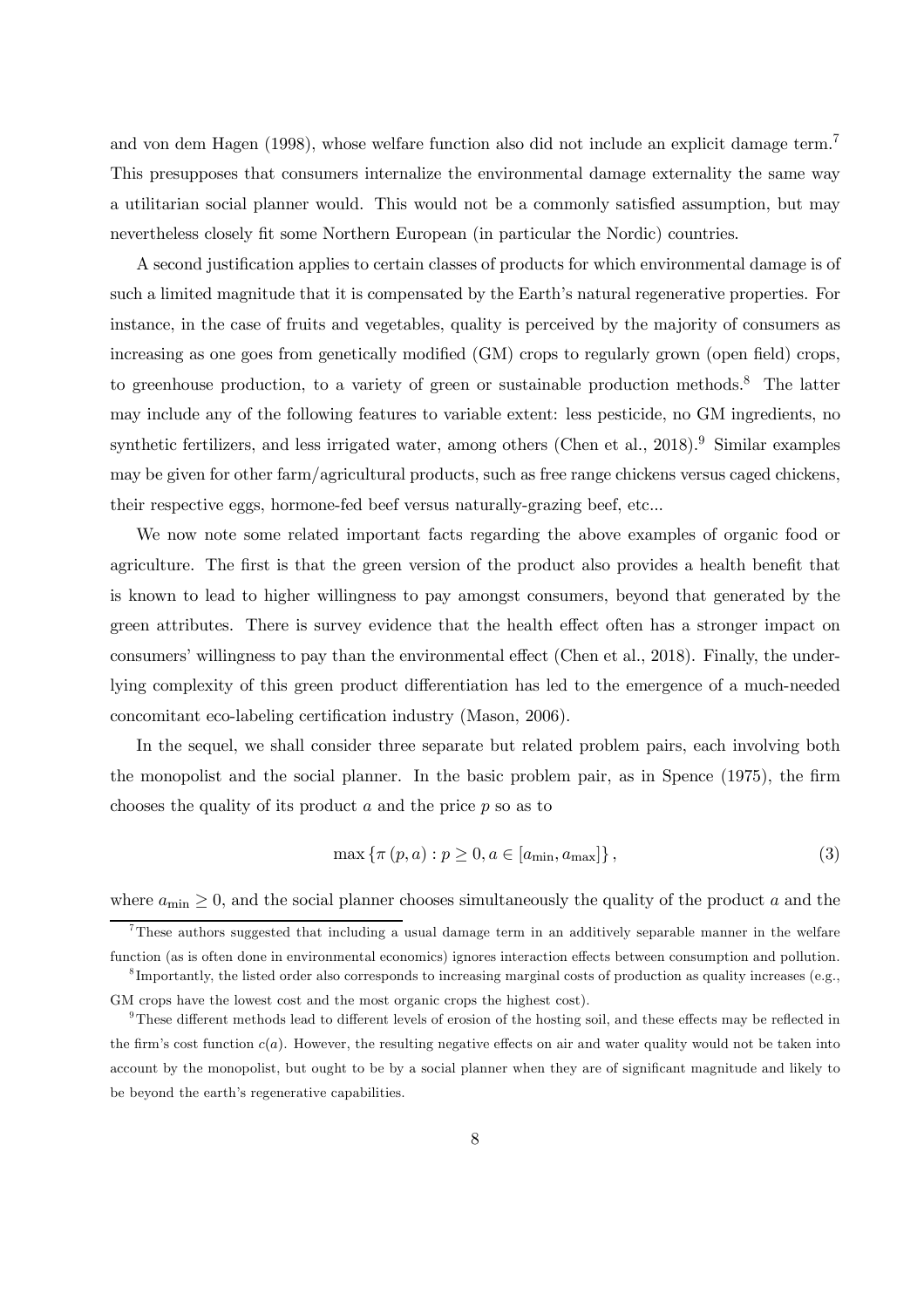price p to

$$
\max \{ W(p, a) : p \ge 0, a \in [a_{\min}, a_{\max}] \}.
$$
\n(4)

In each of the other two problem pairs, the same two decision-makers consider their same respective objective functions, but with one of the two decisions exogenously fixed in turn, and optimize only with respect to the other decision. We begin with the analysis of the latter two problems, as they constitute building blocks for the two-dimensional problem.

# 3 Setting price with exogenous quality and vice-versa

In this section, we consider the two subproblems where the monopolist chooses one of its two decision variables only, with the other held fixed at some exogenous level (for reasons to be specified below). The next subsection also provides a discussion of the key property of log-supermodularity of demand, to be invoked extensively below, in each of the three problems.

#### 3.1 The case of fixed quality

We begin by treating the more important case where the quality level is exogenously fixed, and consider the standard problem of monopoly pricing, namely

$$
\max \{ [p - c(a)]D (p, a) : p \ge 0 \}.
$$

Denote the argmax by  $p^{m}(a)$ , i.e., the optimal price correspondence of the monopolist (as quality changes exogenously).<sup>10</sup>

The social planner chooses the price  $p^s$  so as to

$$
\max\left\{W\left(p,a\right):p\geq 0\right\}.
$$

Denote the argmax by  $p^{s}(a)$  i.e., the optimal price correspondence of the social planner.

We investigate the effects of changing exogenous quality on pricing. This is of interest on its own right for consumer and environmental economics. Indeed, since it is generally believed that high quality or green products sell for higher prices, it is worth uncovering exact conditions when this actually happens. At the same time, often, quality may indeed be considered fixed by the firm, due to regulatory requirements, such as a binding minimal quality standard.<sup>11</sup>

 $10$  For greater generality that will turn out to be needed for some of our results, we do not impose concavity assumptions on profits. Hence  $p^{m}(a)$  may well be multi-valued (i.e., a correspondence).

<sup>&</sup>lt;sup>11</sup> Alternatively, product quality may be considered fixed by the firm as a short-run constraint, while product innovation proceeds to determine future versions (or qualities) of the product for the medium or the long-run.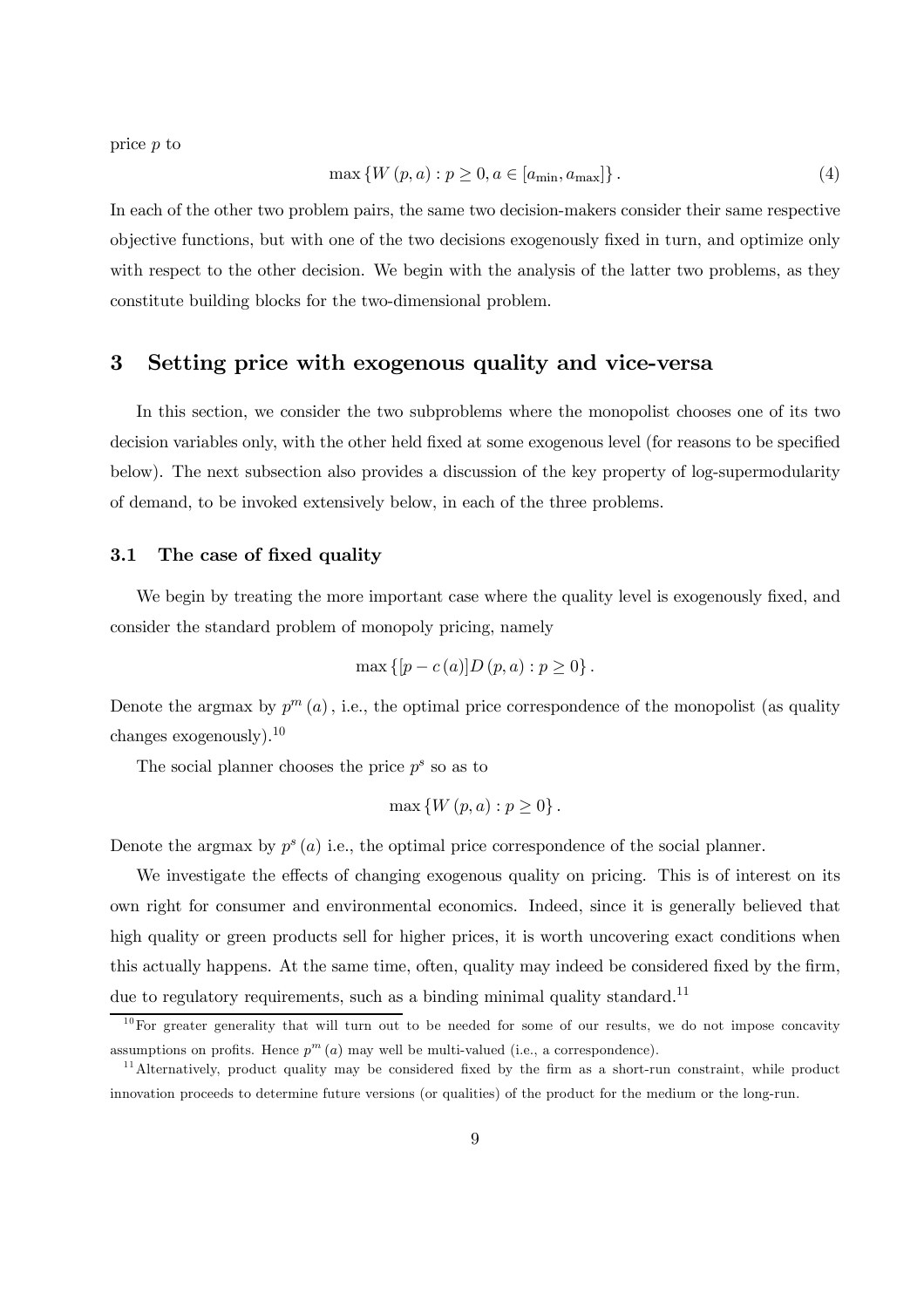A direct consequence of the first order conditions of the social planner (see 11 below) follows.<sup>12</sup>

**Proposition 1** Under Assumptions  $(A1)-(A2)$ , for a given quality level a,

(i) the price correspondence of the social planner  $p^{s}(a)$  is increasing in quality a, since  $p^{s}(a) = c(a)$ .

(ii) We always have  $p^{m}(a) \geq p^{s}(a)$ .

Thus the firm makes zero profit at the social optimum since the social planner always sets price at marginal cost. Two direct consequences are that (i) at a given quality level, the monopoly price is necessarily larger than the socially optimal price, and (ii) the latter is increasing in quality.

In contrast, from the perspective of the monopoly firm, the dependence of the optimal price on exogenous quality is a significantly more complex issue, as we now see. To this end, we shall need the notion of (strict) log-supermodularity of demand, which will play a major role in this paper. This property is defined by the log of demand, or  $\log D(p, a)$ , being a (strictly) supermodular function of  $(p, a)$ , or using the cross partial test,  $[\log D (p, a)]_{pa} > 0$ , which boils down to

$$
D(p, a) D_{pa}(p, a) - D_p(p, a) D_a(p, a) > 0 \text{ for all } (p, a).
$$
 (5)

This assumption is easily seen to be quite general, since we always have in (5) that  $D_p(p,a) D_a(p,a) \leq 0$  under Assumption (A1).<sup>13</sup> Thus the condition (5) imposes only that the demand function not be too submodular in  $(p, a)$ , or that the cross partial  $D_{pa}(p, a)$  not be too negative. Though very broad, the scope is not universal as we shall demonstrate later on.

To garner some insight into the level of generality of this assumption, we provide several examples of well-known or plausible demand functions that satisfy it. The most commonly used demand function  $D(p, a) = a - bp$  is log-supermodular.<sup>14</sup> More generally, any monotonic transformation of the latter demand, of the form  $d(a - bp)$  with  $d'(\cdot) > 0$  and  $d''(\cdot) < 0$  is log-supermodular. A general additive class of demands with this property is given by  $D(p, a) = s(a) - g(p)$  for any functions g and s with  $g'(p) > 0$  and  $s'(a) > 0$ . One such well-known example is  $D(p, a) = a - gp^{\lambda}, \lambda > 0$ .

Yet another important broad class of demand functions that works is the multiplicatively separable family  $D(p, a) = d(p)s(a)$  for any pair of one-variable functions  $d(\cdot)$  and  $s(\cdot)$  satisfying

 $12$ Throughout the paper, "increasing" will mean "weakly increasing". We will say that a correspondence is increasing if every one of its selections is (weakly) increasing.

<sup>&</sup>lt;sup>13</sup>By Topkis's (1978) cross partial test, log-supermodularity of demand, or supermodularity of log-demand, is equivalent to the familiar complementarity property that  $[\log D(p, a)]_{pa} \geq 0$ , for all  $(p, a)$ , which is easily seen to correspond to the non-strict version of (5). Note that the strict version is assumed here only for convenience.

<sup>&</sup>lt;sup>14</sup>The fact that a may be taken as a measure of quality for the general class of linear demands has been explicitly recognized e.g., by Hackner (1996), or Amir et. al. (2018).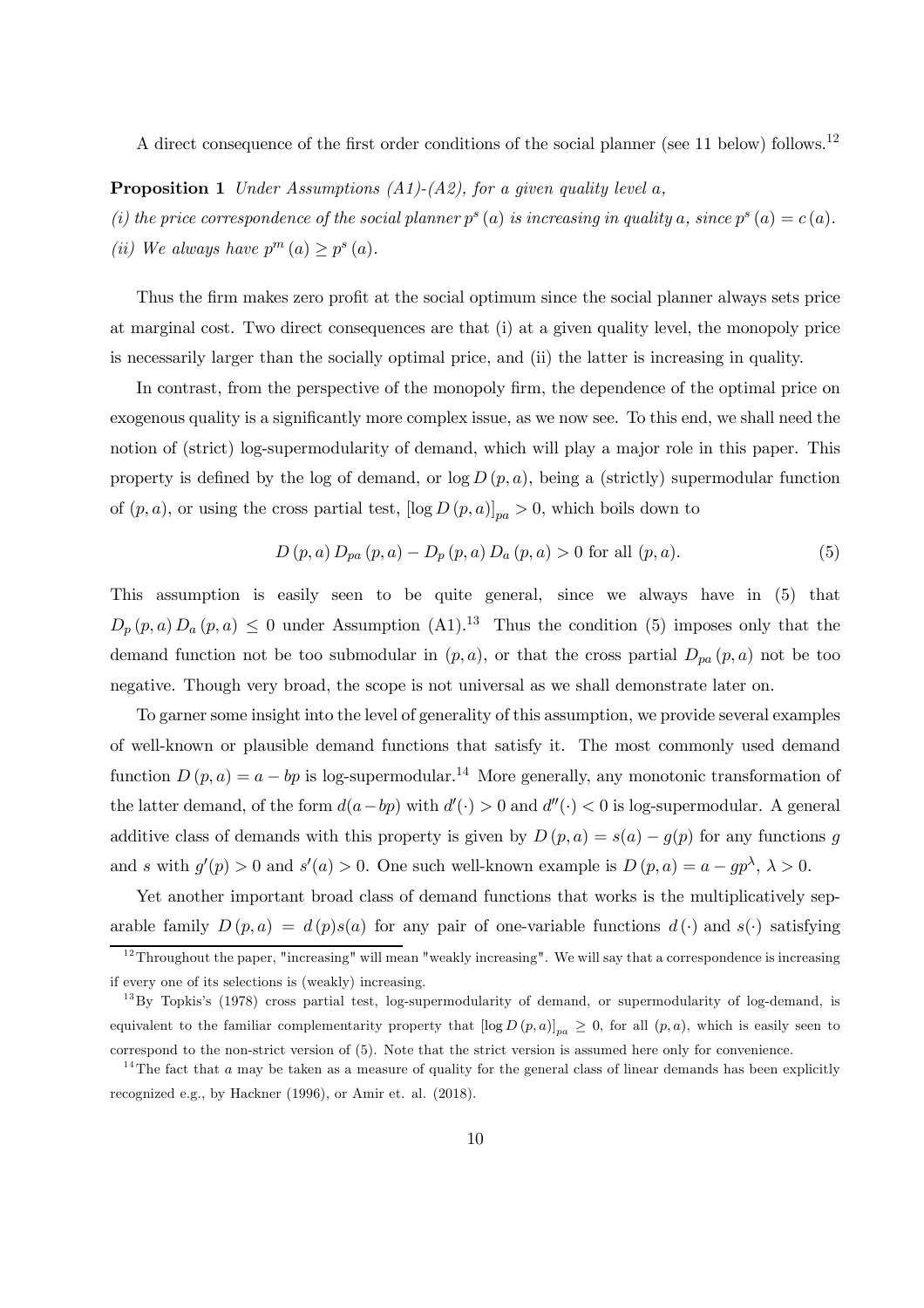$d'(\cdot) < 0$  and  $s'$  $>$  0. It is easy to see that  $[\log D(p, a)]_{pa} = 0$  (since  $\log D(p, a) = \log d(p) + \log s(a)$ , so that (5) holds as a limit case with equality.<sup>15</sup> Among the most commonly used demand functions in this class are  $D(p, a) = a(b - p)$ ,  $D(p, a) = ae^{-p}$ , and the widely used hyperbolic class  $D(p, a) = a/p^{\alpha}$  or  $D(p, a) = a/(p + 1)^{\alpha}, \alpha > 0$ . This class also includes some of the demand functions used in the example of the next sections.

Importantly, this assumption has a very natural economic interpretation for the effect of quality on people's willingness to pay: Indeed, it is precisely equivalent to assuming that higher quality strictly increases the price elasticity of demand.<sup>16</sup> This constitutes a natural assumption, indeed even a precise definition, for the notion of product or environmental quality in the context at hand.

The next result provides two distinct but closely related sufficient conditions for the intuitive conclusion that the firm's price is increasing in its product quality. Here, we restrict attention to prices  $p \geq c(a)$ , as any  $p < c(a)$  would never be chosen by the firm as it is dominated by  $p = c(a)$ .

Proposition 2 Assume that the demand function satisfies either one of the two conditions

$$
c'(a) D_p^2(p, a) + D(p, a) D_{pa}(p, a) - D_p(p, a) D_a(p, a) > 0 \text{ for all } a \text{ and } p \ge c(a),
$$
 (6)

or

$$
D_a(p,a) + [p - c(a)] D_{pa}(p,a) - c'(a) D_p(p,a) > 0, \text{for all } (p,a). \tag{7}
$$

Then the firm's price correspondence  $p^{m}(a)$  is globally increasing in quality a.

Each of the two alternative sufficient conditions is easily seen to hold with great generality. Indeed, for  $(6)$ , as the first term is always positive, the conclusion may hold even when the logsupermodularity of demand (or condition  $(5)$ ) fails.<sup>17</sup> Similarly, as to  $(7)$ , the first and third terms are both always positive, so the only requirement is again that  $D_{pa}(p, a)$  not be too negative. Thus, the two conditions in this Proposition are qualitatively very similar, but not identical. A natural

<sup>16</sup>Denoting by  $\varepsilon(p, a) = \frac{p D_p(p, a)}{D(p, a)}$  the price elasticity of demand, one easily checks that

$$
\frac{\partial \varepsilon(p,a)}{\partial a} = \frac{p \left[ D\left(p,a\right) D_{pa}\left(p,a\right) - D_p\left(p,a\right) D_a\left(p,a\right) \right]}{\left[ D\left(p,a\right) \right]^2}.
$$

Hence, for  $(p, a)$  such that  $p > 0$  and  $D(p, a) > 0$ , condition (5) is equivalent to  $\frac{\partial \varepsilon(p, a)}{\partial a} > 0$ .

 $15$ Our results are also valid in case (5) is taken with a weak inequality. The strict inequality is assumed only for convenience, as it allows for shorter proofs and the avoidance of more technical arguments..

<sup>&</sup>lt;sup>17</sup>On the other hand, if one were to think of (6) as a condition on demand that guarantees that  $p^m(a)$  is globally increasing for all possible quality cost functions, then the log-supermodularity of demand is exactly what is needed (this is easily seen to be the case with the limit case of a constant cost function, i.e.,  $c(a) = c$  for all a).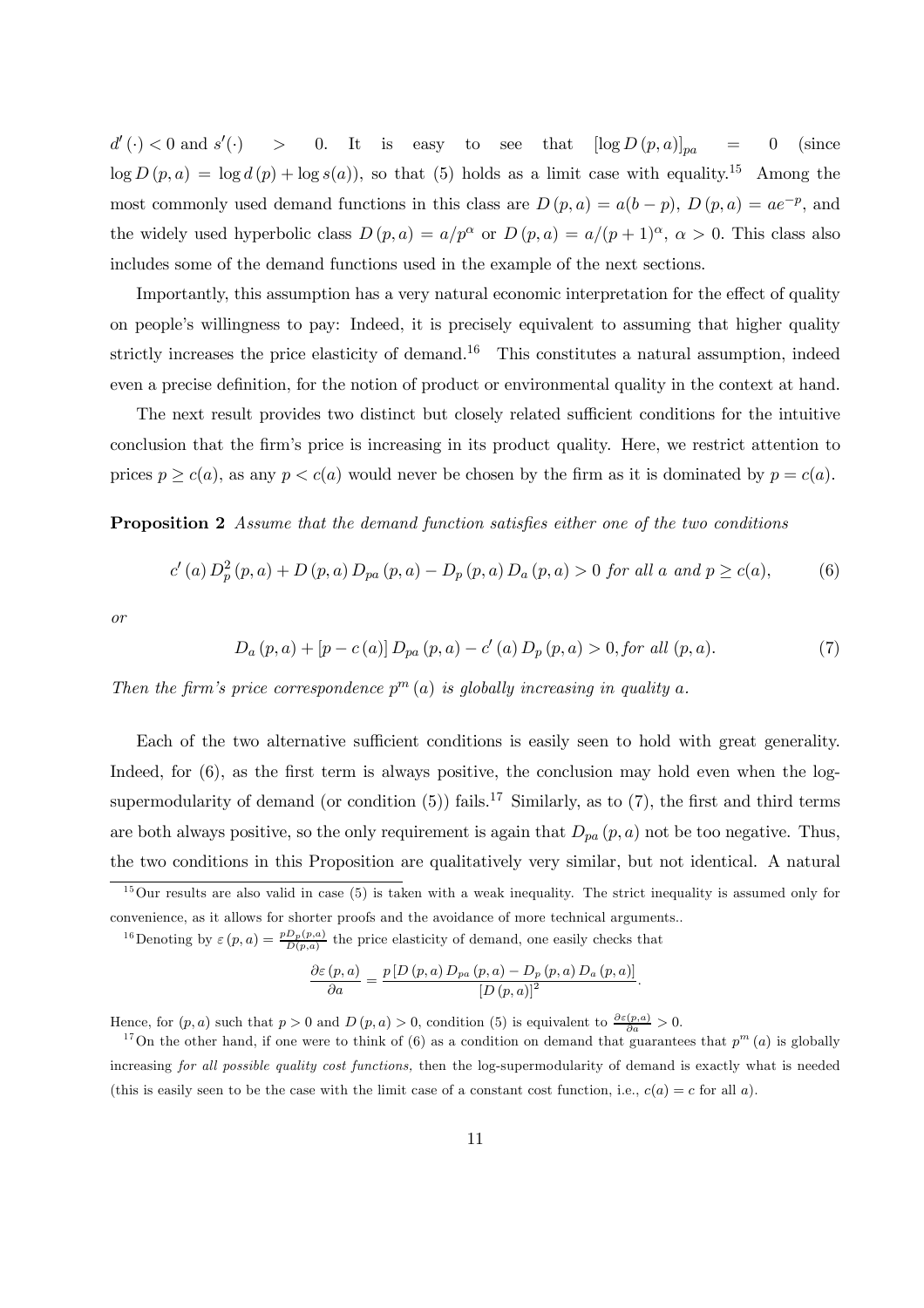preference for (6) is due to its association with a very precise economic interpretation, in that the part  $DD_{pa} - D_pD_a > 0$  if and only if the price elasticity is increasing in quality (though the latter inequality is thus only a sufficient condition for (6)).

Comparing the private and social problems, we see that while price and quality are always complements at the social level, they are so at the private level for a broad class of demand functions, but not quite a universal one. In other words, a social planner will always price higher for better quality, while a monopoly firm will have a tendency to do so, but this is guaranteed only under the condition (6) or (7) and, in particular, under the intuitive assumption of log-supermodularity of demand, i.e., when the price elasticity of demand is strictly increasing in quality.

The broad class of multiplicatively separable demands fits as a special case of Proposition 2.

**Corollary 3** For any demand function of the form  $D(p, a) = d(p)s(a)$ , with  $d'(\cdot) < 0$  and  $s'(\cdot) >$ 0, the price correspondence  $p^{m}(a)$  is increasing in quality a.

In section 8.8, we explore whether there is any theoretical support for the highly counter-intuitive possibility of price globally decreasing in product quality. We provide an affirmative answer to this question, along with an explicit example of this counter-intuitive fact.

#### 3.2 The case of fixed price

We now consider the reverse problem of monopoly choice of quality for a given fixed price

$$
\max\left\{[p-c\left(a\right)]D\left(p,a\right):a\in\left[a_{\min},a_{\max}\right]\right\}.
$$

Such a situation arises for instance if a monopolist supplier of a good or a service is subject to government pricing regulation in its traditional role of price setter. The most obvious example is a binding price ceiling. This would reduce the firm's problem to a choice of quality. In addition, in many industries, both goods and services, price remains fixed, at least for pre-specified time intervals, due e.g., to contractual commitments in vertical relationships or to other industry-specific characteristics. There are quite a few such examples of such goods and services, including some sports events, movies, plays and other performing arts; basic haircuts; tax filing; lawyer services (priced per hour), automobile repair and servicing, basic visit to a primary care physician, etc... Therefore, it appears that a theory of optimal quality choice by a price-constrained monopolist is of quite some independent interest.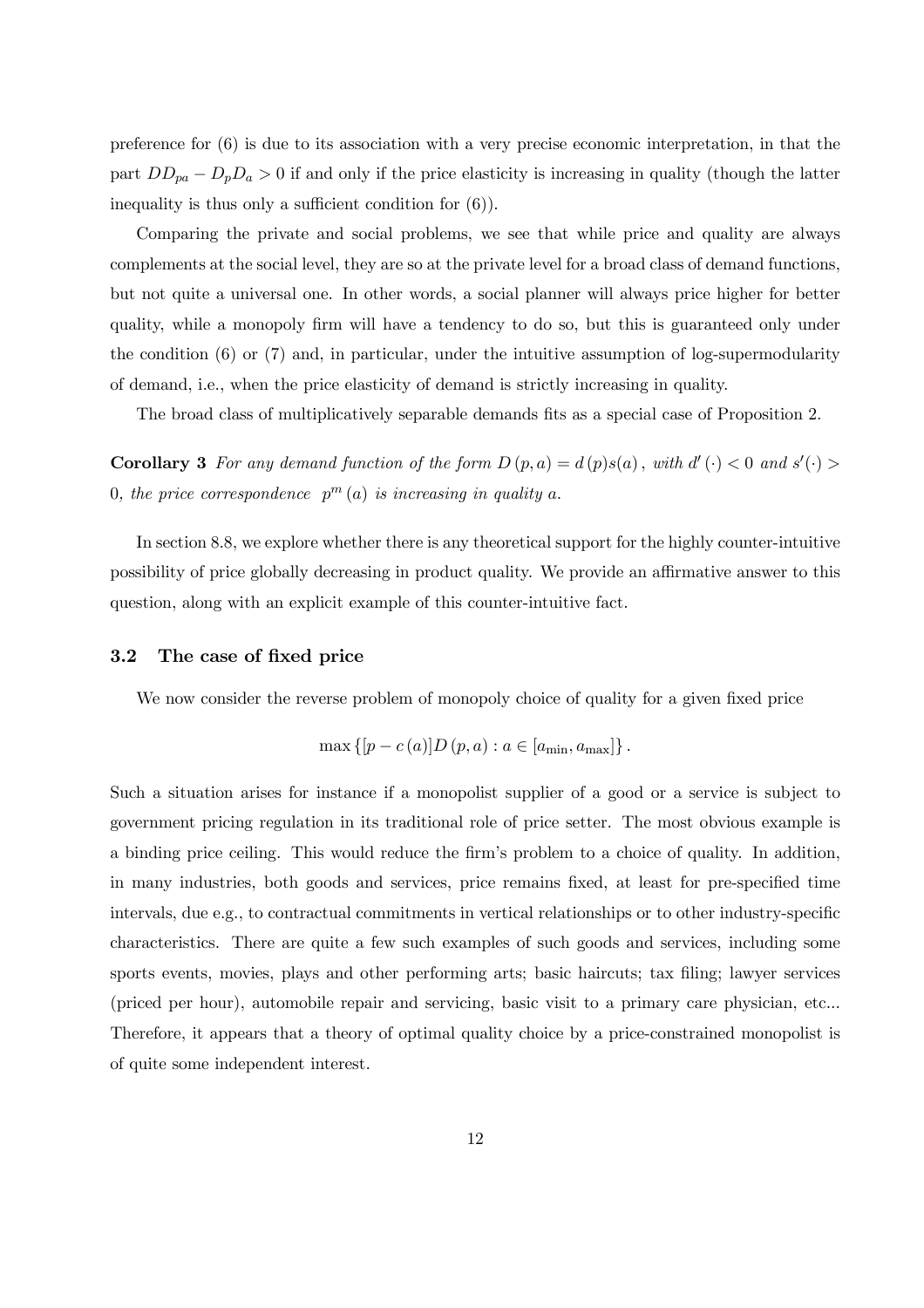Before looking at the case of fixed price, it is instructive to present the related case of fixed output when the firm chooses quality. This scenario is of interest as Spence's pioneering work reasoned in terms of output to shed light on the properties of this model, as we now briefly review.

Spence argued that, in addition to the usual mark-up above the marginal cost of production, the firm might also set quality too high or too low relative to the social optimum. This second inefficiency result is better understood for the firm's decision problem written in terms of quantity (instead of price) and quality. Denote by  $P(q, a)$  the inverse demand where q is the quantity produced by the firm, and a the quality of the good, as in our formulation. Social welfare can be written as a function of the quantity-quality pair,

$$
\widetilde{W}(q,a) = \int_0^q P(t,a) dt - qP(q,a) + \pi(q,a).
$$
\n(8)

Therefore, the marginal impact of an increase in quality on social welfare is

$$
\frac{\partial \widetilde{W}}{\partial a}(q,a) = \int_0^q P_a(t,a) dt - qP_a(q,a) + \frac{\partial \pi (q,a)}{\partial a}.
$$

Setting  $\frac{\partial \pi}{\partial a} = 0$ , the sign of  $\frac{\partial \widetilde{W}}{\partial a}$  depends on the impact of quality on consumer surplus which, in turn, depends on the relative magnitudes of the average valuation of quality increments,  $\frac{1}{q} \int_0^q P_a(t, a) dt$ , and the marginal valuation of quality increments by the marginal consumer,  $P_a(q, a)$ . When the former exceeds the latter, the firm sets quality too low. This comparison depends on the sign of the second order cross derivative  $P_{qa}$ , as shown by Spence (1975).

#### Proposition 4 Spence (1975)

 $(i)$  At given q, the firm under (over)-supplies quality relative to the social optimum if

$$
\frac{1}{q} \int_{0}^{q} P_{a}(t, a) dt > (\langle) P_{a}(q, a) \text{ for all } a.
$$
\n(9)

A sufficient condition for (9) is that  $P_{qa}(q, a) < (>)0$  for all  $(q, a)$ .

(ii) At fixed price p, the firm always undersupplies quality relative to the social optimum.

As pointed out by Varian (1992), Proposition 4 is easily understood graphically. An increase in quality generates two effects on the demand curve. First, it shifts up. Second, the inverse demand curve becomes flatter (resp. steeper) if  $P_{qa} < 0$  (resp.,  $P_{qa} > 0$ ). In this case, for fixed output, the monopolist undersupplies (resp. oversupplies) quality relative to the social optimum.<sup>18</sup>

<sup>&</sup>lt;sup>18</sup>These rotations of the demand curve stem from changes in the dispersion of consumers' valuations. More precisely,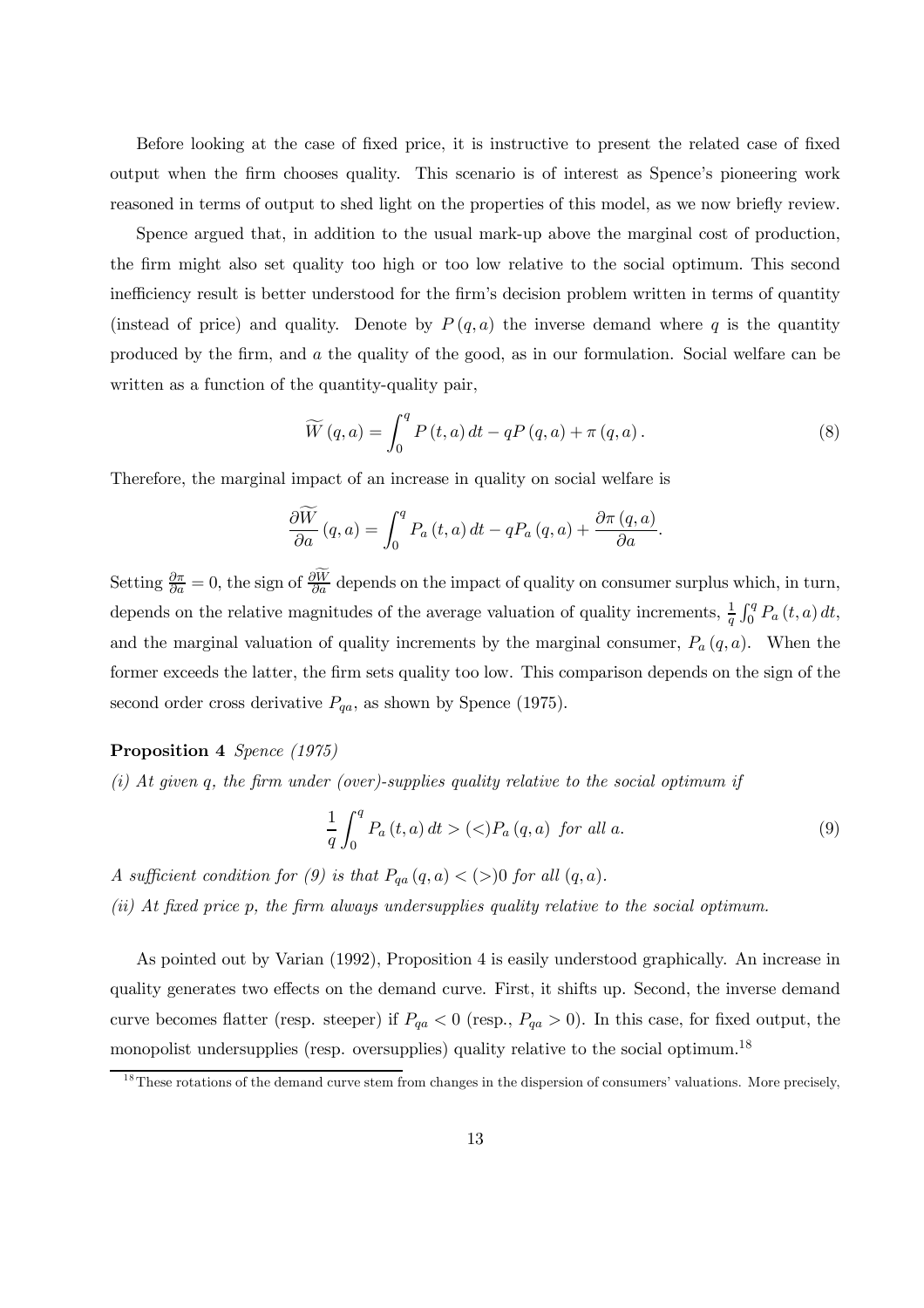It is the tendency for low quality reflected in this result that has led regulatory authorities to specify minimum quality standards in the context of price regulation. Spence (1975) and Sheshinski (1976) discuss some aspects of this type of regulation of a monopoly firm in some detail.

As a final question in this subsection, we look at the problem of whether a price-constrained firm (through regulation) will choose a higher or lower quality as the price it is forced to charge increases. This is obviously the reverse question from the one addressed in subsection 8.8. It turns out that this problem satisfies analogous properties as the reverse one.

**Proposition 5** (i) If the demand function satisfies either condition (6) or (7), the quality correspondence  $a^m(p)$  of the firm is globally increasing in price p.

(ii) If the demand function satisfies (19) or (20),  $a^m(p)$  is globally decreasing in price p (while interior).

(iii) The quality correspondence  $a^{s}(p)$  of the social planner is increasing in p, as  $a^{s}(p) = c^{-1}(p)$ .

Indeed, since the condition of log supermodularity of demand treats the price and quality variables symmetrically, Propositions 2 and 10 also imply that, treating price as a parameter and quality as the decision variable, the monopolist will choose an optimal quality that is increasing in price if condition (6) or (7) holds, but instead decreasing in the price if condition (19) or (20) holds. Naturally, the more intuitive situation is the one where a higher quality is associated with a higher price, and this is the scenario that is predicated on a very general assumption on the demand function, just as in the reverse problem.<sup>19</sup> Due to this symmetry between the two single-decision problems, we also have the following analog of Corollary 3.

**Corollary 6** For any demand function of the form  $D(p, a) = d(p)s(a)$ , with  $d'(\cdot) < 0$  and  $s'(\cdot) >$ 0, the quality correspondence  $a^m(p)$  is increasing in price p.

 $19A$  dual economic interpretation of log supermodularity of demand holds here: It says that the quality elasticity of demand, defined by  $\hat{\epsilon}(p, a) = \frac{a D_a(p, a)}{D(p, a)}$ , increases in the (regulated) price. Indeed, one easily checks that

$$
\widehat{\varepsilon}_{p} (p, a) = \frac{a \left[ D (p, a) D_{pa} (p, a) - D_{p} (p, a) D_{a} (p, a) \right]}{\left[ D (p, a) \right]^{2}}.
$$

Hence, for  $(p, a)$  such that  $p > 0$  and  $D(p, a) > 0$ , condition (5) is equivalent to  $\hat{\varepsilon}_p(p, a) > 0$ . In other words, demand increases more (in percentage terms) in response to a quality increase when the price imposed on the firm is higher.

an increase in the dispersion of consumers' valuations rotates the demand curve clockwise  $(P_{qa} > 0)$ . The impact of these clockwise rotations on the monopolist's behavior has been thoroughly studied by Johnson and Myatt (2016). They prove that in many settings, profits are U-shaped functions of the dispersion. High dispersion is complemented by niche production and low dispersion is complemented by mass-market supply.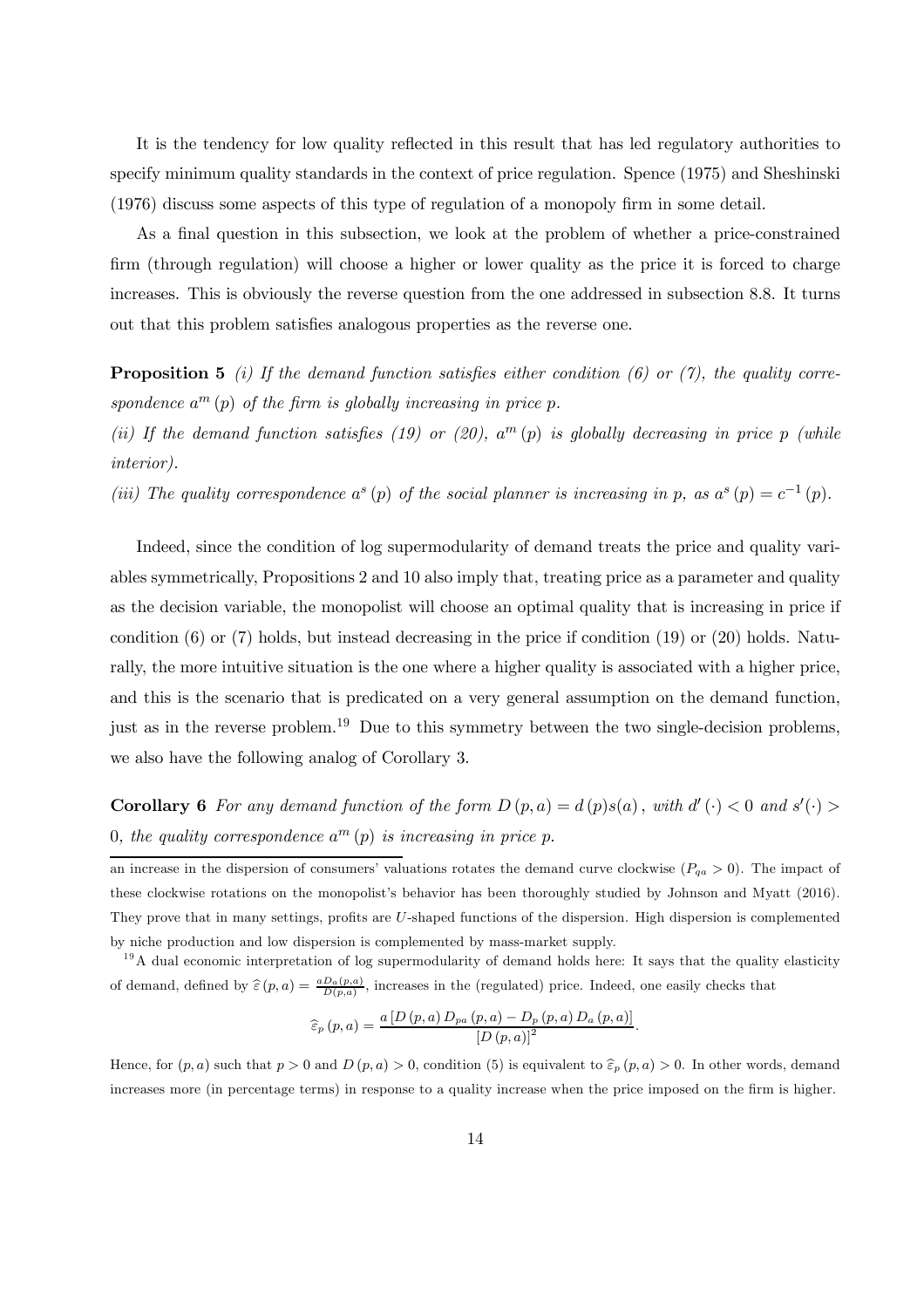While the situation of a fixed price is less economically relevant than the case where quality is the fixed variable, it is worth noting that the above analysis applies equally to both cases. In addition, this result sheds some new light on the second market failure (in quality choice) of the monopoly regime with endogenous quality.

# 4 Setting both price and quality

In this section, we summarize the other results from Spence (1975) and Sheshinsky (1976) comparing the optimal choices of the monopolist to the social optimum under several scenarios, and provide some extensions of interest. In particular, we provide a sufficient condition on a class of demand functions for the monopoly price to be lower than the planner's price, as well as an explicit example of this counter-intuitive possibility.

The monopolist's first order conditions with respect to  $p$  and  $q$  in (3) are respectively

$$
\begin{cases}\n[p^m - c(a^m)] D_p(p^m, a^m) + D(p^m, a^m) = 0, \\
[p^m - c(a^m)] D_a(p^m, a^m) - c'(a^m) D(p^m, a^m) = 0.\n\end{cases} (10)
$$

The planner's first order conditions with respect to p and a in  $(4)$  can be rewritten respectively as

$$
\begin{cases}\n p^{s} = c(a^{s}) \\
 \int_{p^{s}}^{+\infty} D_{a}(t, a^{s}) dt - c'(a^{s}) D(c(a^{s}), a^{s}) = 0\n\end{cases} (11)
$$

Even in this setting, the social planner always sets price equal to marginal cost, leading to zero profit. However, as seen by Spence (1975), the behavior of the monopolist deviates significantly from the usual case. Sheshinsky (1976) has shown that, if  $P_{qa} < 0$  (so for fixed price, the monopolist undersupplies quality), one can exclude only the case

$$
p^m < p^s \text{ and } a^m > a^s. \tag{12}
$$

All the other three possible rankings of the two price-quantity pairs  $(p, a)$  chosen by the firm and the planner remain possible, i.e., are consistent with our assumptions (and Spence's, Spence (1975), and Sheshinski's, Sheshinski (1976)). Even adding our assumption of log-supermodular demand (so that price and quality are complements for the monopolist) does not rule out any other case beyond (12). One implication of (12) is that a necessary condition for the monopolist to choose a price lower than the social planner's is that the firm undersupply quality.<sup>20</sup> We provide an example

<sup>&</sup>lt;sup>20</sup>One might be tempted to conclude from Proposition 4 that if  $P_{qa} = 0$  (i.e., if P is additively separable in q and a), then the firm will choose the socially optimal price. However, this is correct at fixed output  $q$ , but not necessarily if output is also a choice variable.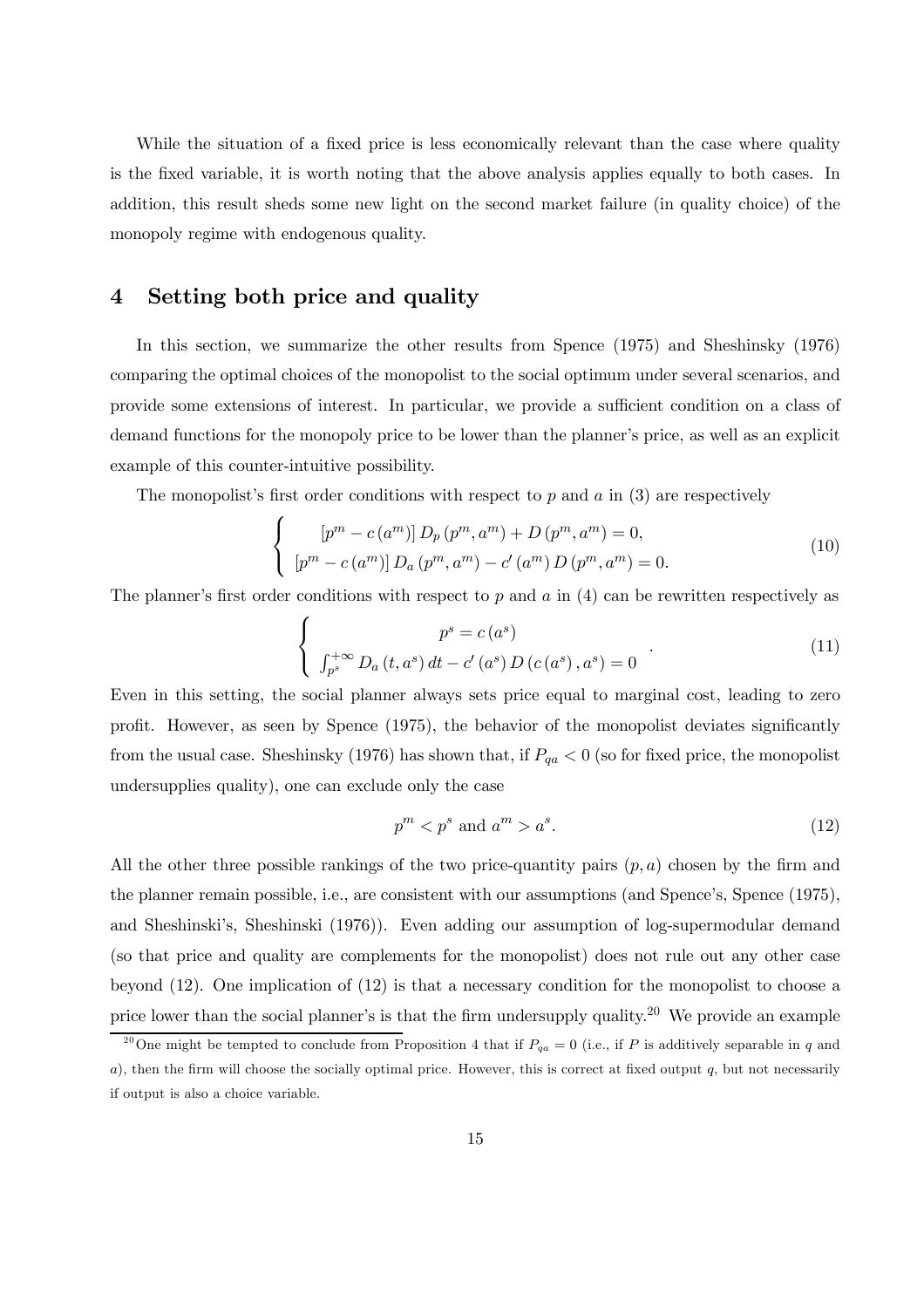below (new to the literature) where the latter case happens.

In addition, Spence (1975) has shown that for a class of price-iso-elastic demand functions with elasticity increasing in quality, quality is undersupplied by the monopolist. We build on this result and show that the monopolist then chooses a price lower than the social planner's. Furthermore, we derive a necessary and sufficient condition for the monopolist to choose a price lower than the social optimum, and an explicit example where this happens. Let

$$
\overline{\pi}(a) = \max_{p} \pi(p, a)
$$
 and  $\overline{W}(a) = \max_{p} W(p, a)$ .

When the monopolist's quality choice  $a^m$  is interior, i.e.  $0 < a^m < +\infty$ , as pointed out by Spence (1975) the question of whether the firm under or oversupplies quality relative to the social optimum translates formally into the question of whether the derivative  $\overline{W}'(a^m)$  is strictly positive or strictly negative. This question can be raised for any demand function, but the case in which the elasticity is independent of price is illuminating.

#### 4.1 Iso-elastic demand and quality choice

In this section, we consider a special class of demand functions whose elasticity depends on quality but not on price. In other words, such demands are iso-elastic in price, but not in quality. With  $\varepsilon$  (a) = pD<sub>p</sub> (p, a) /D (p, a) denoting the (usual) price elasticity of demand, this class is such that  $D(p, a) = g(a) p^{\varepsilon(a)}$  where  $g'(a) > 0$  and  $\varepsilon(a) < -1$  for all  $a$ <sup>21</sup>. This class of demand functions is thus characterized by the fact that the price elasticity depends only on the quality choice. These two properties of the demand function, multiplicative separability and price iso-elasticity, allow for a full ranking of the price and quality choices by the firm and the planner according to the key property of log-supermodularity of demand, in contrast to the general case.

Not being multiplicatively separable, this demand is strictly log-supermodular (resp., log-submodular) in  $(p, a)$  if  $\varepsilon'(a) > 0$  (resp.,  $\lt 0$ ) since  $\log D(p, a) = \log g(a) + \varepsilon(a) \log p$ , and therefore

$$
\left[\log D\left(p,a\right)\right]_{pa}=\varepsilon'\left(a\right)/p\; \text{for all }\left(p,a\right).
$$

For this class of demand functions, the strict log-supermodularity/submodularity of demand is the key property that allows a full comparison of the private and socially optimal quality levels.

**Proposition 7** Assume that the monopolist chooses an interior quality level, i.e.,  $\overline{\pi}'(a^m) = 0$  with  $0 < a<sup>m</sup> < 1$ . If the price elasticity  $\varepsilon(a)$  is such that

 $^{21}$ This reflects the well known property that the monopolist operates on the elastic part of the demand curve.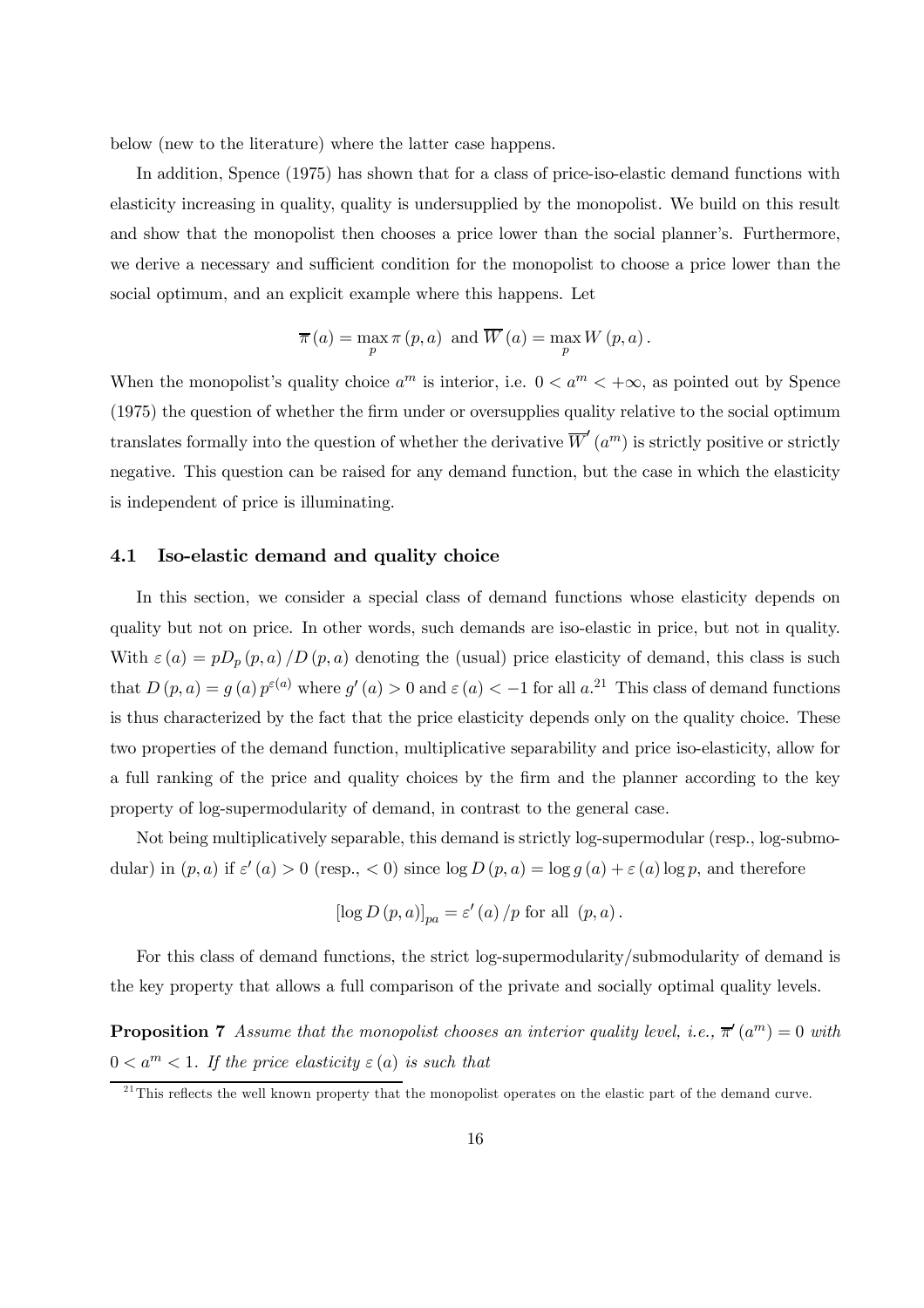(i) D is strictly log-supermodular (or  $\varepsilon'(\cdot) > 0$ ), then  $a^m < a^s$ . (ii) D is strictly log-submodular (or  $\varepsilon'$  (·) < 0), then  $a^m > a^s$ . (iii)  $\varepsilon'(a^m) = 0$ , then  $a^m = a^s$ .

This corresponds to Proposition 3 in Spence (1975), with the new observation that the elasticity property behind the comparison of the two optimal qualities corresponds to the strict logsupermodularity or log-submodularity of demand. In addition, Proposition 7 includes the correction that the conclusions are only valid under the additional assumption that the quality level chosen by the monopolist is interior, namely neither minimal nor maximal. The necessity of this additional assumption is illustrated in section 8.8 by an example where, despite the fact that price elasticity strictly increases with quality, quality is set at the socially optimal level by the monopolist (in contradiction to Proposition 3 in Spence, 1975). This is due to the fact that the monopolist chooses the maximal quality level, which is also socially optimal.

For this class of demands, we now establish a necessary and sufficient condition for the counterintuitive result that the monopolist charges a price lower than the social planner's. Though raised in the literature, this possibility was not confirmed in any formal sense, not even through examples.

Corollary 8 The monopoly firm charges a price lower than the social planner's if and only if

$$
\frac{\varepsilon(a^m)}{\varepsilon(a^m) + 1} < \frac{c(a^s)}{c(a^m)}.\tag{13}
$$

To shed some light on this result, note that the function  $\varepsilon \mapsto \frac{\varepsilon}{\varepsilon+1}$  is increasing over  $(-\infty, -1)$  and takes values in  $(1, +\infty)$  with  $\lim_{\varepsilon \to -\infty} \frac{\varepsilon}{\varepsilon + 1} = 1$ . Hence, the necessary and sufficient condition (13) is more likely to hold if the price elasticity is low. For the case of a strictly log-supermodular demand, or price elasticity strictly increasing with quality, we know from Proposition 7 that the monopolist undersupplies quality, i.e.  $a^m < a^s$  and,  $1 < \frac{c(a^s)}{c(a^m)}$  $\frac{c(a^m)}{c(a^m)}$ . To illustrate that condition (13) may well hold in a familiar setting, we provide an explicit example with closed form solutions.

#### 4.2 An example where the monopoly price is lower than the planner's

Here, we give familiar functional forms to the elasticity of demand and to the marginal cost to prove that the class of models fulfilling (13) includes plausible cases. Consider the specification

$$
D(p, a) = p^{-\left(1 + \frac{1}{a}\right)}
$$
 and  $c(a) = a^2$ ,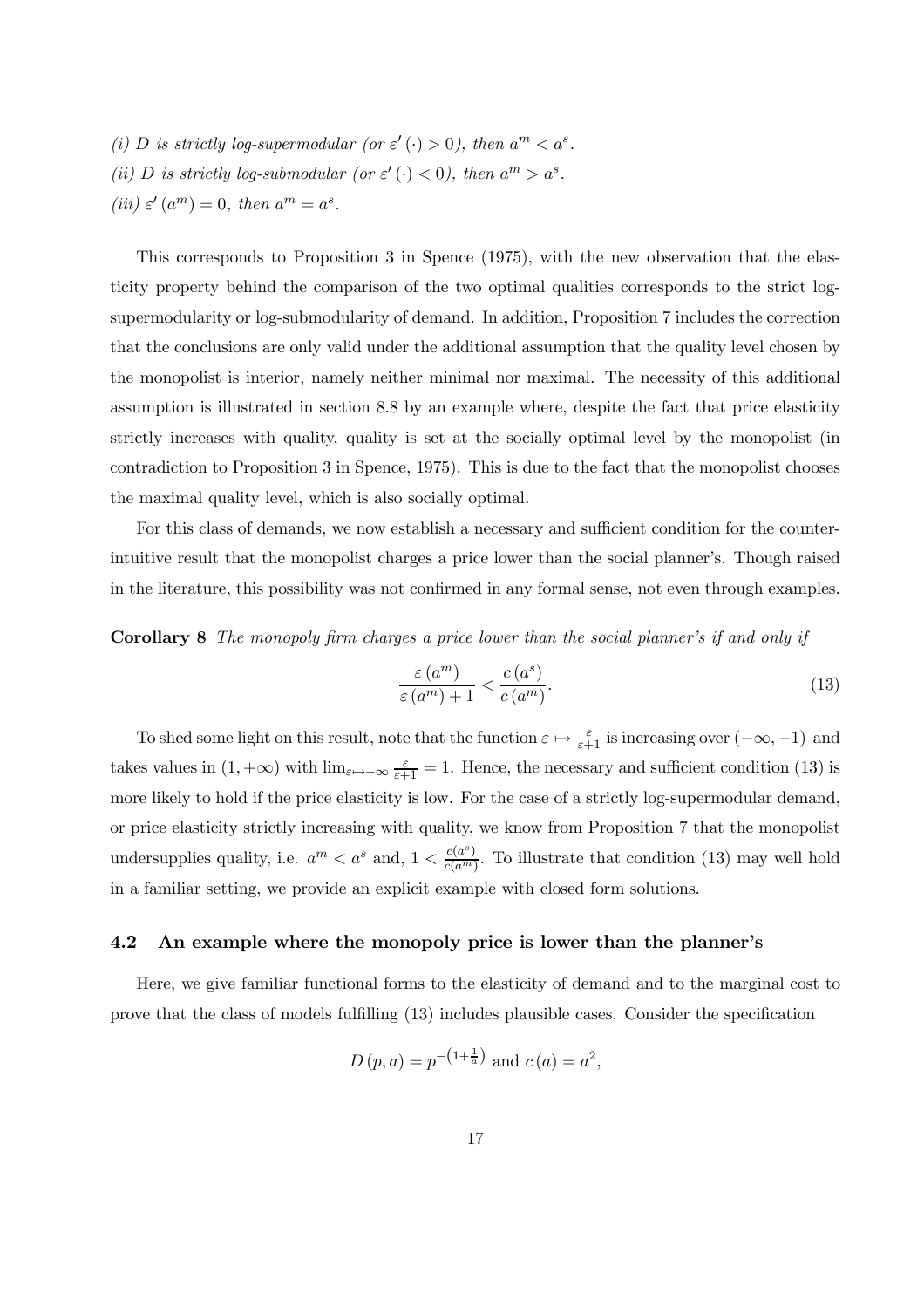i.e.  $g(a) = 1$  and  $\varepsilon(a) = -1 - 1/a$ . In addition, we assume that the quality level  $a \in [a_{\min}, a_{\max}]$ with  $1 \le a_{\text{min}}$  and  $2 \le a_{\text{max}} \le 3$ . The profit function is then

$$
\pi(p, a) = (p - a^2)p^{-(1 + \frac{1}{a})}.
$$

As all prices  $p < 1$  are dominated choices (since  $\pi(p, a) < 0$ ), we can focus on prices  $p \ge 1$ . For all  $(p, a) \in [1, +\infty) \times [a_{\min}, a_{\max}]$ , Assumptions (A1) and (A2) hold.<sup>22</sup> In addition, demand is strictly log-supermodular, so (6) holds and price and quality are complements for the monopoly firm.

At given quality a, it can be verified that the prices set by the monopolist and the planner are

$$
p^{m}(a) = (1+a)a^{2} \text{ and } p^{s}(a) = a^{2}.
$$
 (14)

Hence, we have

$$
\overline{\pi}(a) = a^{\frac{a-2}{a}} (1+a)^{-\frac{(1+a)}{a}} \text{ and } \overline{W}(a) = a^{\frac{a-2}{a}}.
$$

Both  $\overline{W}$  and  $\overline{\pi}$  are convex on [1,3] and thus have corner maxima. Comparing the corner values, one can find  $a_{\min}$  and  $a_{\max}$  such that  $1 \le a_{\min} < 1.5, 2 \le a_{\max} \le 3$  and the monopolist chooses the lowest quality, i.e.  $\bar{\pi}(a_{\min}) > \bar{\pi}(a_{\max})$ . Yet the largest quality level is socially optimal, i.e.  $\overline{W}(a_{\text{max}}) > \overline{W}(a_{\text{min}})$ , and (13) holds. As illustration, let  $a_{\text{min}} = 1$  and  $a_{\text{max}} = 3$ , we get

$$
\begin{cases}\na^m = 1 < a^s = 3 \\
p^m = 2 < p^s = 9\n\end{cases}
$$

.

Thus, the firm sets a lower price and quality than the planner, in line with Corollary 8.

# 5 A microeconomic foundation

In this section, we offer a simple micro-economic foundation for the demand function at hand, when the utility function depends directly on product quality. In so doing, we build on Ebert and von dem Hagen (1998) and the main goal is to derive sufficient conditions on the utility function that yields a direct demand function satisfying the key properties of monotocity in quality and log-supermodularity in price and quality (i.e., condition (5) here).

Consider a representative consumer with income w maximizing a quasi-linear utility function  $U(q, a) + y$ , where q stands for the quantity of the good under consideration (with price p), and y

<sup>&</sup>lt;sup>22</sup>One can check that for all  $(p, a) \in [1, +\infty) \times [a_{\min}, a_{\max}] \geq 1$ ,  $D_a(p, a) = (\ln p) p^{-(1 + \frac{1}{a})}/a^2 > 0$ , and  $D_p(p, a) =$  $-(1+a)p^{-(\frac{1+2a}{a})}/a < 0.$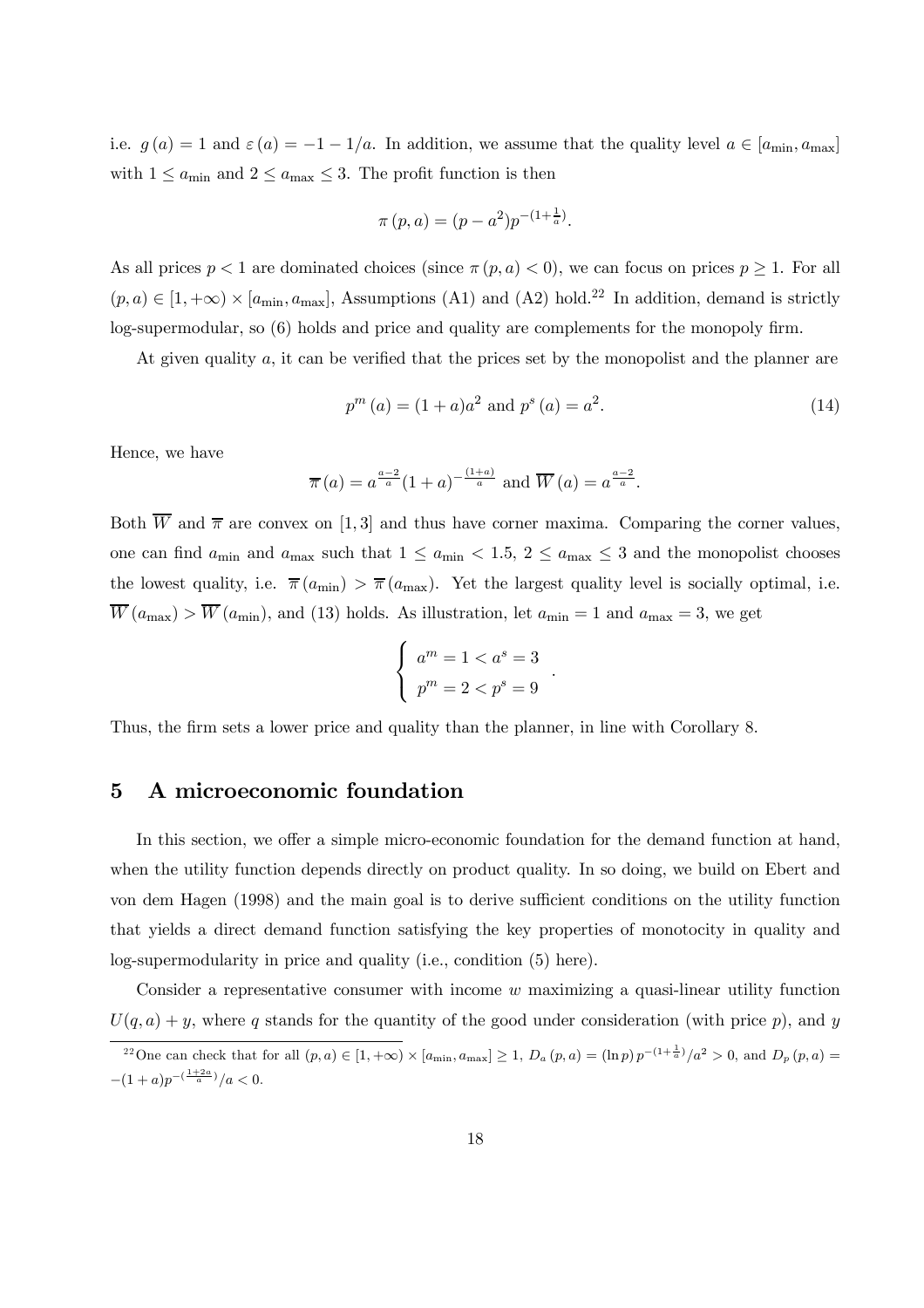is the numeraire good (with price normalized to  $1$ ).<sup>23</sup>

The consumer problem is then

$$
\max_{q,y\geq 0} U(q,a)+y
$$

subject to

$$
pq + y = w.
$$

We make the usual assumption that

(A3) U is three times continuously differentiable and satisfies  $U_q > 0$ ,  $U_a > 0$ , and  $U_{qq} < 0$ .

Solving the constraint to get  $y = w - pq$ , and substituting into the utility, the consumer problem is equivalent to (the unconstrained problem)

$$
\max_{q\geq 0} U(q, a) + w - pq.
$$

**Proposition 9** Under Assumption  $(A3)$  and with sufficiently large income w,

- (i)  $D(p, a)$  is decreasing in p.
- (ii)  $D(p, a)$  is strictly increasing in a if  $U_{qa} > 0$  for all  $(q, a)$ .
- (iii)  $D(p, a)$  is log-supermodular in  $(p, a)$  if U satisfies

$$
U_{qq}U_{qa} + q(U_{qqq}U_{qa} - U_{qqa}U_{qq}) < 0 \text{ for all } (q, a). \tag{15}
$$

With part (i) of this Proposition being a standard result, we now comment on the other two parts. Part (ii) says that the natual property that higher quality leads to higher demand amounts to having the marginal utility of the good increasing in its quality, i.e, that consumption and quality are (Edgeworth) complements in the utility function.<sup>24</sup>

The meaning of condition (15) directly on the utility function is as follows. It holds if and only if marginal utility  $U_q$  satisfies the gross complements condition from standard consumer theory (see e.g., Amir and Bloch, 2009 for an overview) with respect to quantity and quality.<sup>25</sup> We stress

 $^{23}$ The Law of Demand follows here from the fact that, for a quasi-linear utility function, the income effect vanishes. Therefore, the price effect reduces to the substitution effect, which is negative from standard consumer theory.

<sup>&</sup>lt;sup>24</sup>This is equivalent to the utility function being supermodular in q and a, or  $U_{qa} > 0$  (e.g., Amir et al., 2018).

 $25$  For extra clarity, we recall some standard facts from classical consumer theory in the two-good case.

<sup>(</sup>i) Two goods x and y are gross complements if the demand for good x decreases with the price of good y.

<sup>(</sup>ii) A sufficient condition for x and y to be gross complements is that the utility function  $V(x, y)$  satisfies the gross complements condition, which is  $V_xV_y + x(V_{xx}V_y - V_{xy}V_x) < 0$  for all  $(x, y)$ .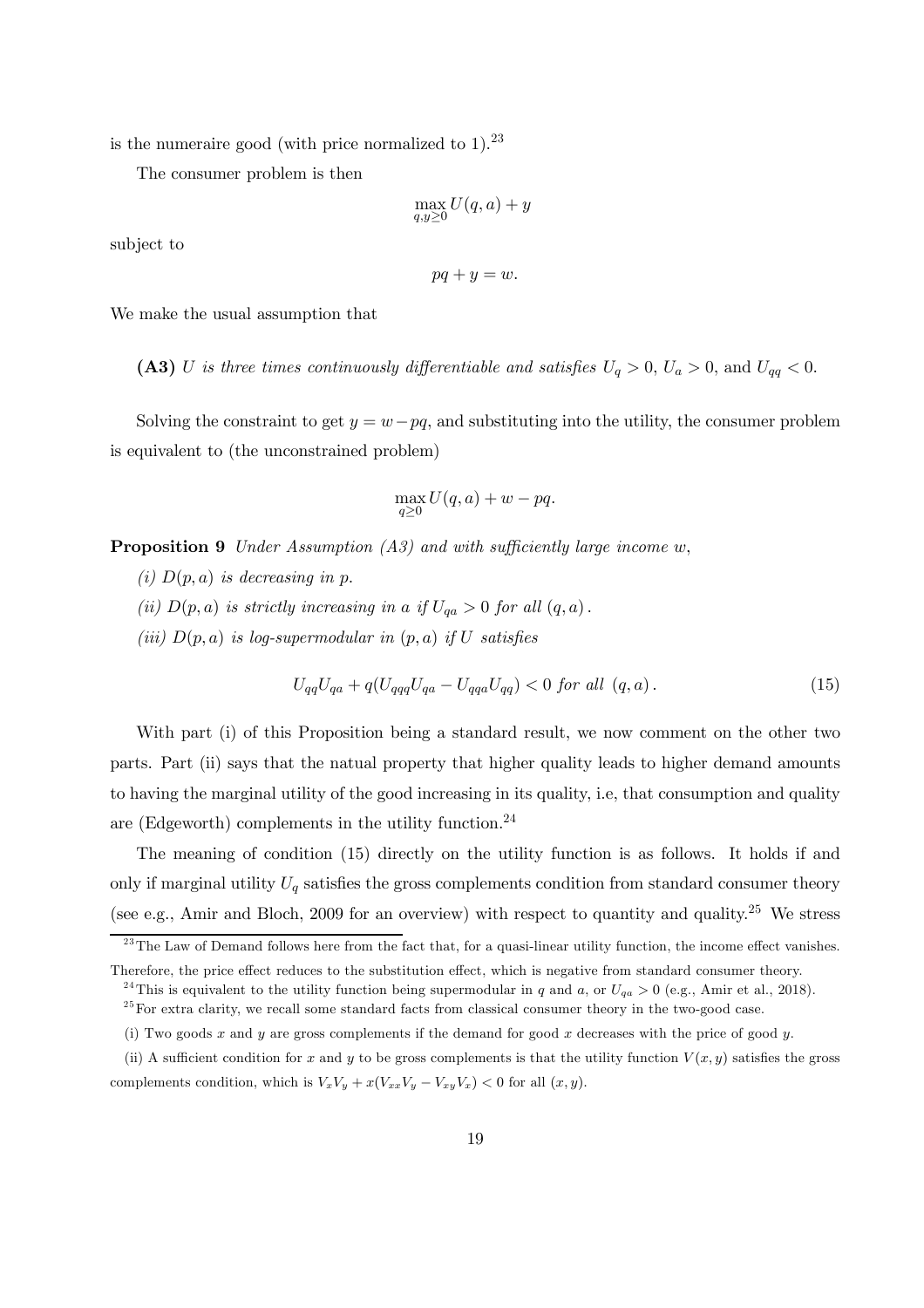that this condition is more restrictive than in the usual consumer theory context since it is the marginal utility function that must satisfy it, and not the utility function itself. At the same time, the condition actually holds quite broadly. Indeed, among the commonly used utility functions, it is satisfied, among many others, by the quadratic utility, the Cobb-Douglas utility, the entire class of multiplicatively separable utility of the form  $U(q, a) = g(a)u(q)$ , with  $g' > 0$ ,  $u' < 0$ ,  $u'' < 0$ , if  $u'$ is log-concave (i.e., if  $u'u''' - (u'')^2 \leq 0$ ). The latter is quite a general class of utility functions. As examples of this class, we have the subclass of CARA utility of the form  $U(q, a) = g(a)e^{-q}$ , with  $g' > 0$ , among others. Finally, condition (15) is the translation back onto the utility function of the economically intuitive property that demand elasticity should be increasing in quality.

In conclusion, Parts (i) and (ii) together capture precisely what the meaning of higher quality should be, when expressed in terms of general properties of an underlying utility function. Therefore, these two conditions provide a full justification for the two general assumptions in this paper that are meant to capture product quality.

# 6 Regulation via taxation or subsidization

In this section, we review some results on optimal regulation via taxation or subsidization, which were obtained by Ebert and Von dem Hagen (1998), and modify them appropriately for our setting. Since the modifications are minor, we shall simply describe the results and leave out the analytical arguments, due to their close proximity to those of Ebert and Von dem Hagen (1998).

In section 4, we pointed out that, when the monopolist sets both price and environmental quality, the only scenario that can be ruled out is where the firm sets a lower price than the social planner for a higher environmental quality. All other scenarios might emerge (lower price for lower quality, larger price for larger quality and larger price for lower quality). Nevertheless, by introducing two policy instruments, one can prove, following Ebert and Von dem Hagen (1998), that the first-best allocation is obtained by always subsidizing consumption while environmental quality is either subsidized or taxed. In our framework, the purpose of the social planner is to maximize social welfare defined by (2). In other words, no additional social benefit of environmental quality is introduced. Here, we follow Ebert and Von dem Hagen (1998) where a damage function of pollution is introduced only when the utility of the representative consumer is separable in consumption and pollution, so that demand for the consumption commodity is independent of pollution. In our framework, the underlying utility function of the representative consumer is nonseparable in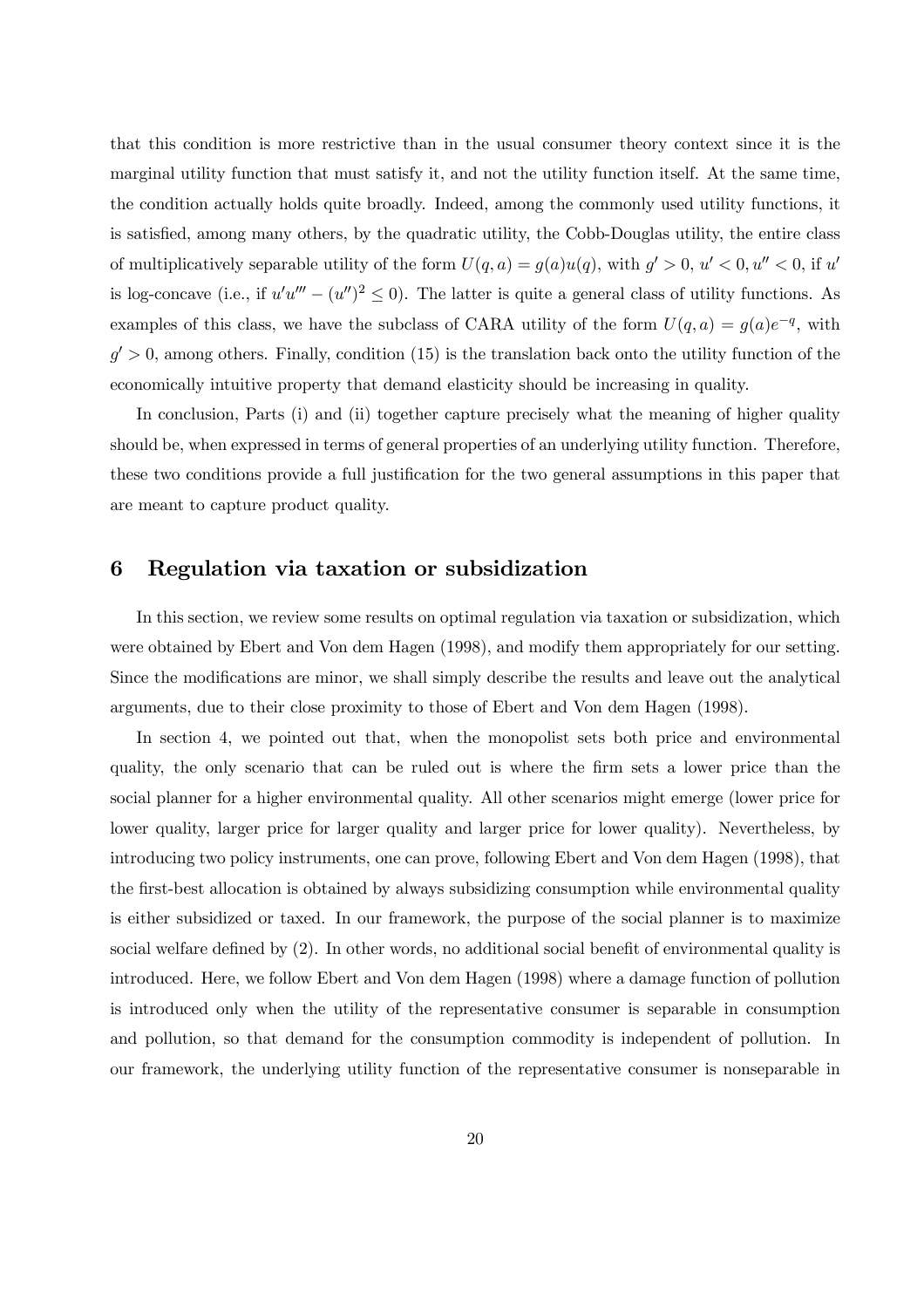consumption and environmental quality, therefore market demand depends on environmental quality and therefore already takes into account the social benefit of environmental quality, as argued earlier. The commodity tax corrects the usual market failure induced by the mark-up above the marginal cost of production: One has to subsidize the monopolist in order to reach the socially optimal level of production. On the other hand, the Pigouvian tax on environmental quality has to take into account two opposite effects of environmental quality. As pointed out by Spence (1975) and recalled above, at a given price level, the monopolist always undersupplies environmental quality with respect to the social optimum, but there is also an indirect effect of environmental quality due to the revision of the price strategy. The conclusion of our set-up is that, to solve the market failure generated by the monopolist's choice of environmental quality, if the marginal impact of quality increments on the marginal cost of production is larger (lower) than the marginal consumer's valuation of quality increments, one has to subsidize (tax) the monopolist. In other words, under this condition (the reverse condition) the second inefficiency induced by the choice of the environmental quality increases (decreases) the usual welfare loss of the monopoly.

In addition, in contrast to the well known result in the literature on environmental regulation under imperfect competition, that the Pigouvian tax should be lower than marginal damage (in the case of a negative externality) or equivalently that the Pigouvian subsidy should be larger than the marginal benefit, here the Pigouvian subsidy on environmental quality is always lower than marginal benefit. This reflects a complementarity between the environmental quality and consumption. The subsidy gives the firm the incentive to increase the environmental quality of its product. Due to the complementarity between quality and consumption, consumers increase their demand. Therefore, the Pigouvian subsidy required to reach the first-best optimum is lower than the social marginal benefit of environmental quality. In Ebert and Von dem Hagen (1998) the utility of the representative consumer depends on the consumption of a commodity and pollution emissions in a nonseparable way. In this case, consumption and emissions could either be complements or substitutes (hence, the Pigouvian tax could either be larger or lower than the marginal damage).<sup>26</sup>

Finally, even if the marginal social benefit of quality increments in the optimal allocation equals zero, two instruments are needed to attain a first-best optimum and environmental quality is taxed.

 $26$  For similar exercises dealing with the green services industry under imperfect competition, see David and Sinclair-Desgagné (2010), and with a dynamic polluting oligopoly, see Benchekroun and Van Long (1998).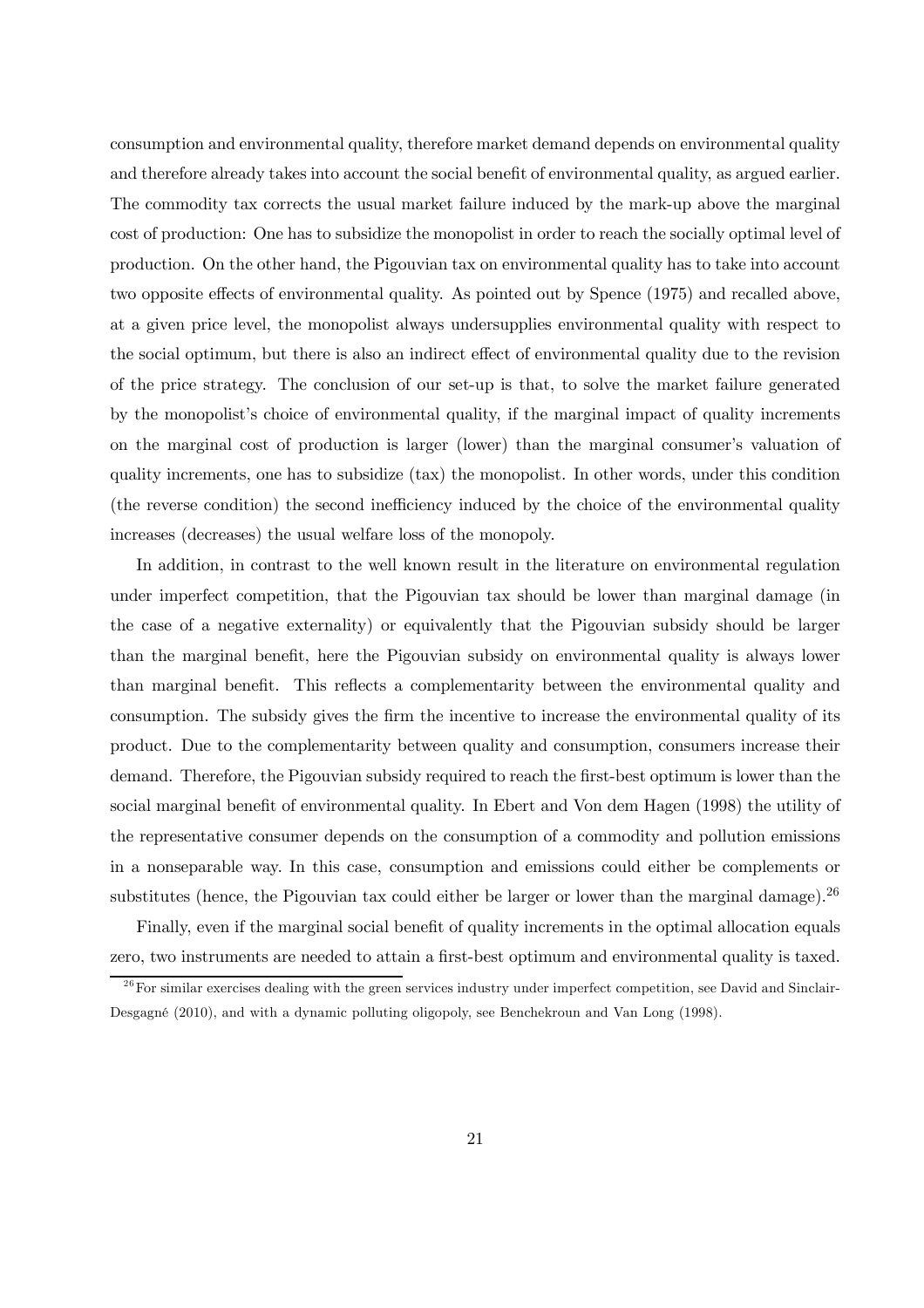# 7 Conclusion

This paper has taken a fresh look at Spence's, Spence (1975), pioneering study comparing monopoly pricing and quality choice to a social planner's solution, but in the context of environmental or green quality. Typical examples of markets that fit the present analysis are organic foods and produce, grown or made using various sustainable production techniques and green inputs.

We have considered three separate problems: price choice under fixed quality, quality choice under fixed price, and simultaneous choice of price and quality. For the first two problems, we show that a sufficient condition for price and quality to be positively related is the log-supermodularity of demand, which has the precise economic interpretation that the price elasticity of demand is increasing in product quality, or the dual interpretation interchanging price and quality. In contrast, this conclusion holds for the social planner's analogous pair of problems in full generality. We argue that, although quite general, this condition does not hold universally, and provide an explicit example where the optimal monopoly price is globally decreasing in quality.

For the simultaneous choice of price and quality, we build on Spence's analysis by considering a special class of demand functions whose elasticity depends on quality but not on price. For this class, we show that the log-supermodularity of demand leads to under-provision of quality by the firm, and that the opposite property of log-submodularity of demand leads to the opposite result. We also provide a full characterization of the cases where the monopolist would choose a lower price than the social planner, as well as an explicit example with the latter outcome.

We provide a micro-economic foundation for the underlying quality-dependent demand function via a standard representative consumer's utility maximization. The properties of demand increasing in quality and log-supermodular in price and quality are then reflected in the utility function.

All together then, we conclude that the log-supermodularity of demand is a key general property which provides substantial insight towards an understanding of the various economic forces at work for the monopoly quality-price problem. This property has a natural economic interpretation in terms of quality.

# 8 Proofs

Here, we provide the proofs of the results that were not provided in the text, as well as an example where the monopoly choices coincide with the social optimum.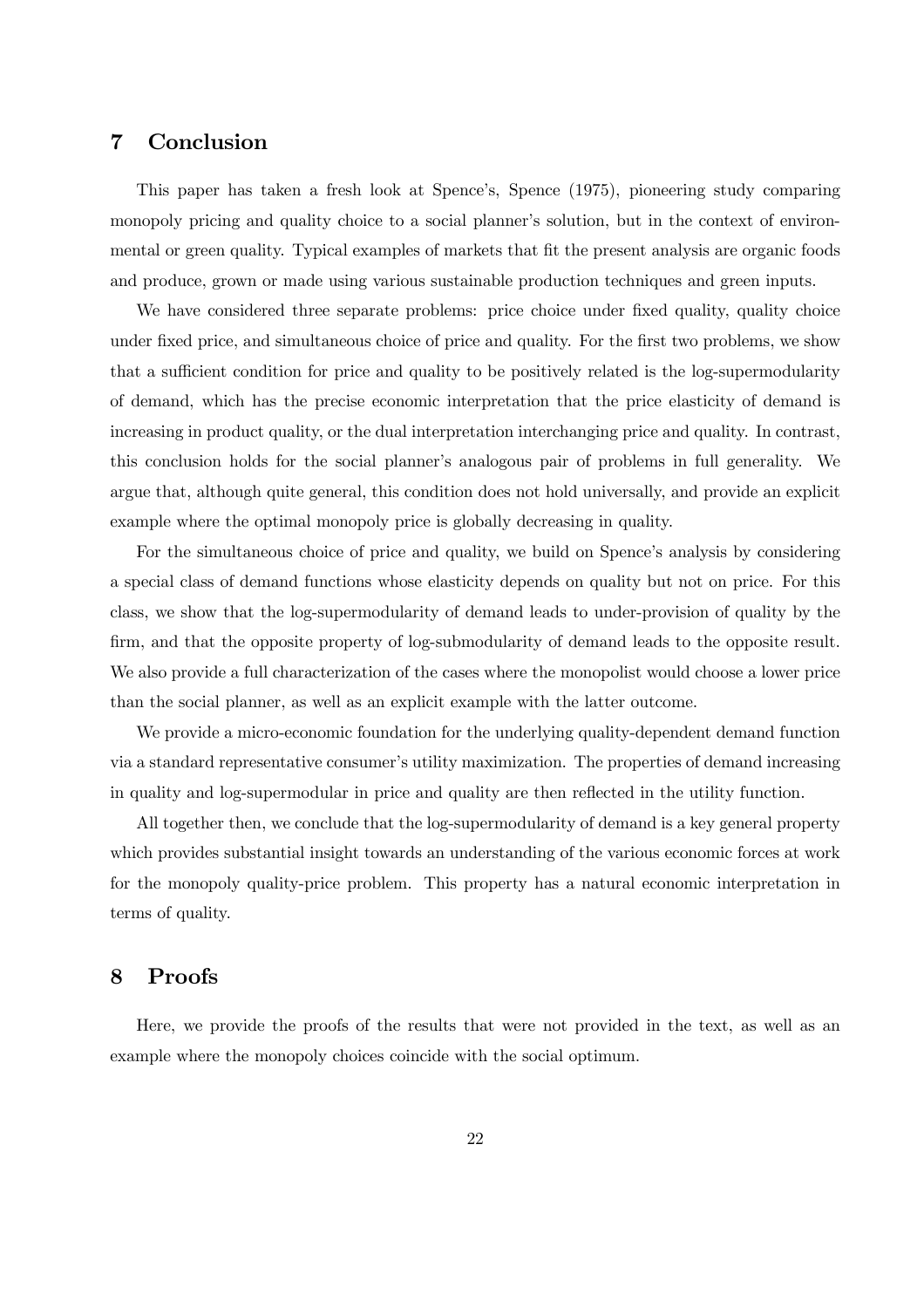# 8.1 Proof of Proposition 1

From (11), we know that  $p^{s}(a) = c(a)$ . At given quality a, the firm chooses  $p^{m}(a)$  such that

$$
\pi(p^{m}(a), a) \ge 0 \Leftrightarrow [p^{m}(a) - c(a)] D(p^{m}(a), a) \ge 0.
$$

Hence,

$$
p^{m}(a) \ge c(a) = p^{s}(a).
$$

#### 8.2 Proof of Proposition 2

The proof uses Topkis's Theorem for monotone comparative statics (see Topkis, 1998, or Amir, 2005 for an elementary exposition). Taking the log of the profit function for any a and  $p \geq c(a)$ , we have  $\log \pi (p, a) = \log (p - c(a)) + \log D(p, a)$ . Hence, using the FOC, we have

$$
[\log \pi (p, a)]_{pa} = \frac{c'(a)}{[p - c(a)]^2} + \frac{D(p, a) D_{pa}(p, a) - D_p(p, a) D_a(p, a)}{D^2(p, a)} > 0 \text{ iff (6) holds.}
$$

The conclusion that (every selection of) the argmax correspondence is increasing in  $a$  then follows from a strengthening of Topkis's Theorem (see Amir, 1996 or Topkis, 1998 p. 79) using a strict form of complementarity, applied to  $\max{\log \pi (p, a): p \in [c(a), +\infty)}$ , where the feasible set  $[c(a), +\infty)$  is ascending in a since  $c(a)$  is increasing in a.

If instead (7) holds, then

$$
[\pi(p, a)]_{pa} = D_a(p, a) + [p - c(a)] D_{pa}(p, a) - c'(a) D_p(p, a) > 0 \text{ for all } (p, a). \tag{16}
$$

The conclusion then follows from Topkis's Theorem (Topkis, 1998) applied to  $\max{\pi (p, a) : p \ge 0}$ .

# 8.3 Proof of Corollary 3

For  $D(p, a) = d(p)s(a)$ , we have  $\log D(p, a) = \log d(p) + \log s(a)$ . Hence  $[\log D(p, a)]_{pa} = 0$ . It follows that the sign of the LHS of (6) is the same as the sign of  $\frac{c'(a)}{[p-c(a)]^2}$ .

# 8.4 Proof of Proposition 7

At given quality a, the optimal price is the (interior) solution of the first-order condition (10)

$$
p^{m}(a) = \frac{\varepsilon(a)}{\left[\varepsilon(a) + 1\right]} c(a)
$$
\n(17)

since the second order condition  $\pi_{pp} \left( \frac{\varepsilon(a)}{\varepsilon(a)+1} c(a), a \right) = \left[ \varepsilon(a)+1 \right] \left[ \frac{\varepsilon(a)c(a)}{\varepsilon(a)+1} \right] \varepsilon(a)-1$   $g(a) < 0$  holds.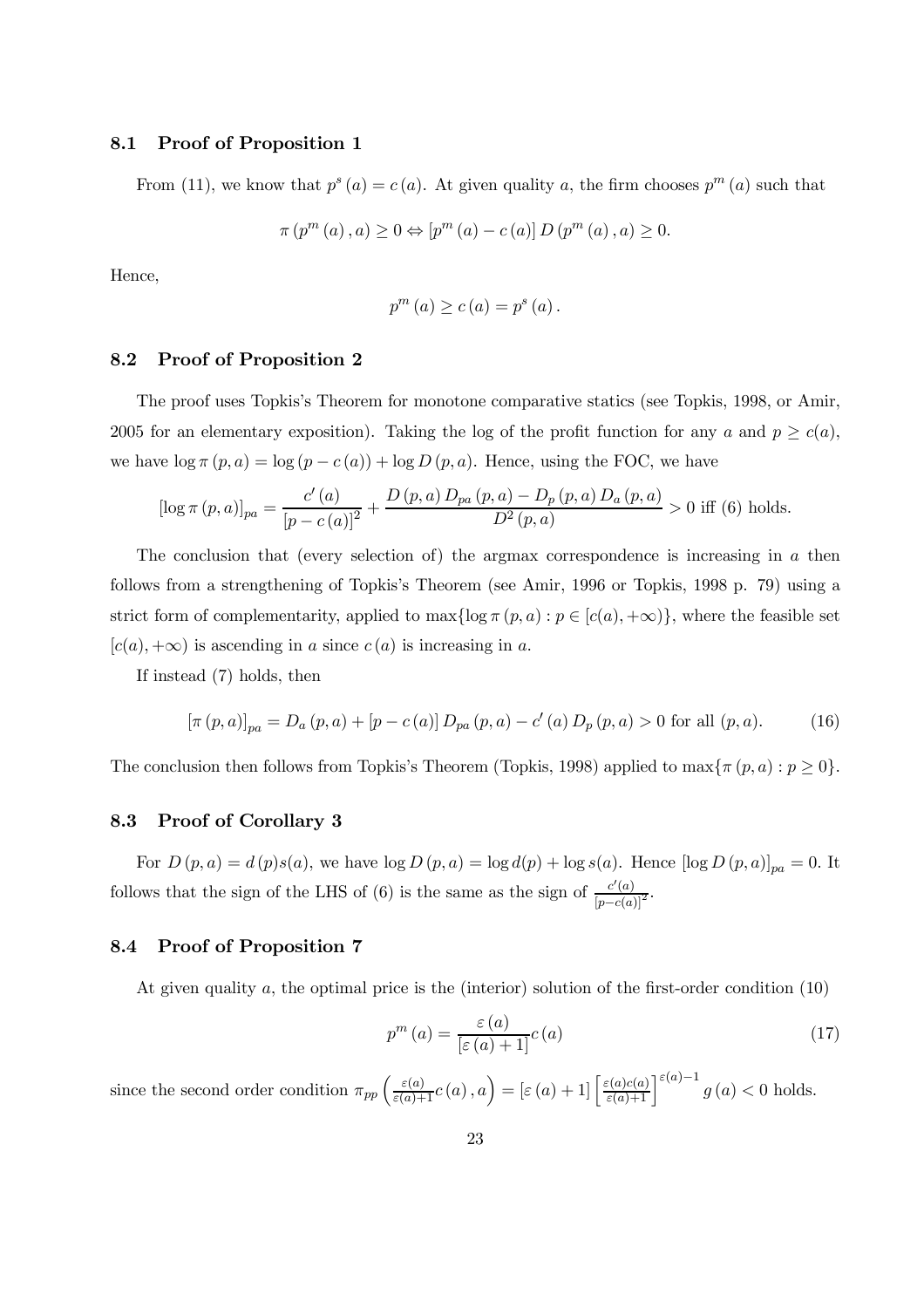In an analogous way, for a given quality level  $a$ , the interior price defined by  $(11)$  is a solution for the social planner since the second order condition  $W_{pp}(c(a), a) = \varepsilon(a) g(a) [c(a)]^{\varepsilon(a)-1} < 0$ holds globally. Hence, the regulator charges as always its marginal cost, i.e.

$$
p^{s}\left(a\right) = c\left(a\right). \tag{18}
$$

Then, one easily checks that

$$
\overline{\pi}(a) = \frac{\left[-\varepsilon(a) - 1\right]^{-\varepsilon(a) - 1} g(a)}{\left[-\varepsilon(a)\right]^{\varepsilon(a)} c(a)^{-\varepsilon(a) - 1}} \text{ and } \overline{W}(a) = \frac{g(a)}{\left[-\varepsilon(a) - 1\right] c(a)^{-\varepsilon(a) - 1}}.
$$

Combining the two yields

$$
\overline{W}(a) = \left(\frac{\varepsilon(a)+1}{\varepsilon(a)}\right)^{\varepsilon(a)} \overline{\pi}(a).
$$

At any  $a^m \in (a_{\min}, a_{\max})$  such that  $\overline{\pi}'(a^m) = 0$ , we have

$$
\overline{W}'(a^m) = \varepsilon'(a^m) \overline{\pi}(a^m) \left(\frac{\varepsilon(a^m) + 1}{\varepsilon(a^m)}\right)^{\varepsilon(a^m)} \left(-\log \frac{\varepsilon(a^m)}{\varepsilon(a^m) + 1} - \frac{1}{\varepsilon(a^m) + 1}\right).
$$

Since  $-\log\left(\frac{\varepsilon}{\varepsilon+1}\right)-\frac{1}{\varepsilon+1}>0$  for all  $\varepsilon<-1$ , the sign of  $\overline{W}'(a^m)$  is the sign of  $\varepsilon'(a^m)$ . Since  $\overline{W}(a)$ is strictly concave in a (as seen from the second order condition), this argument proves (i)-(iii).

### 8.5 Proof of Corollary 8

The condition follows directly from (17) and (18).

# 8.6 Proof of Proposition 9

The consumer's demand  $D(p, a)$  fulfills the familiar first order condition

$$
U_{q}\left( D\left( p,a\right) ,a\right) =p.
$$

Using the implicit function theorem, and differentiating the FOC with respect to  $p$ , then  $a$ , and then p again, we get, after collecting terms,

$$
\begin{cases}\nU_{qq}D_p = 1 \\
U_{qq}D_a + U_{qa} = 0 \\
(U_{qq}D_a + U_{qqa})D_p + U_{qq}D_{pa} = 0\n\end{cases}
$$

Using these conditions to solve for  $D_p$ ,  $D_a$  and  $D_{pa}$ , one easily gets parts (i) and (ii) since

$$
D_p = \frac{1}{U_{qq}(q^*,a)} < 0
$$
 and  $D_a = -\frac{U_{qa}(q^*,a)}{U_{qq}(q^*,a)} > 0$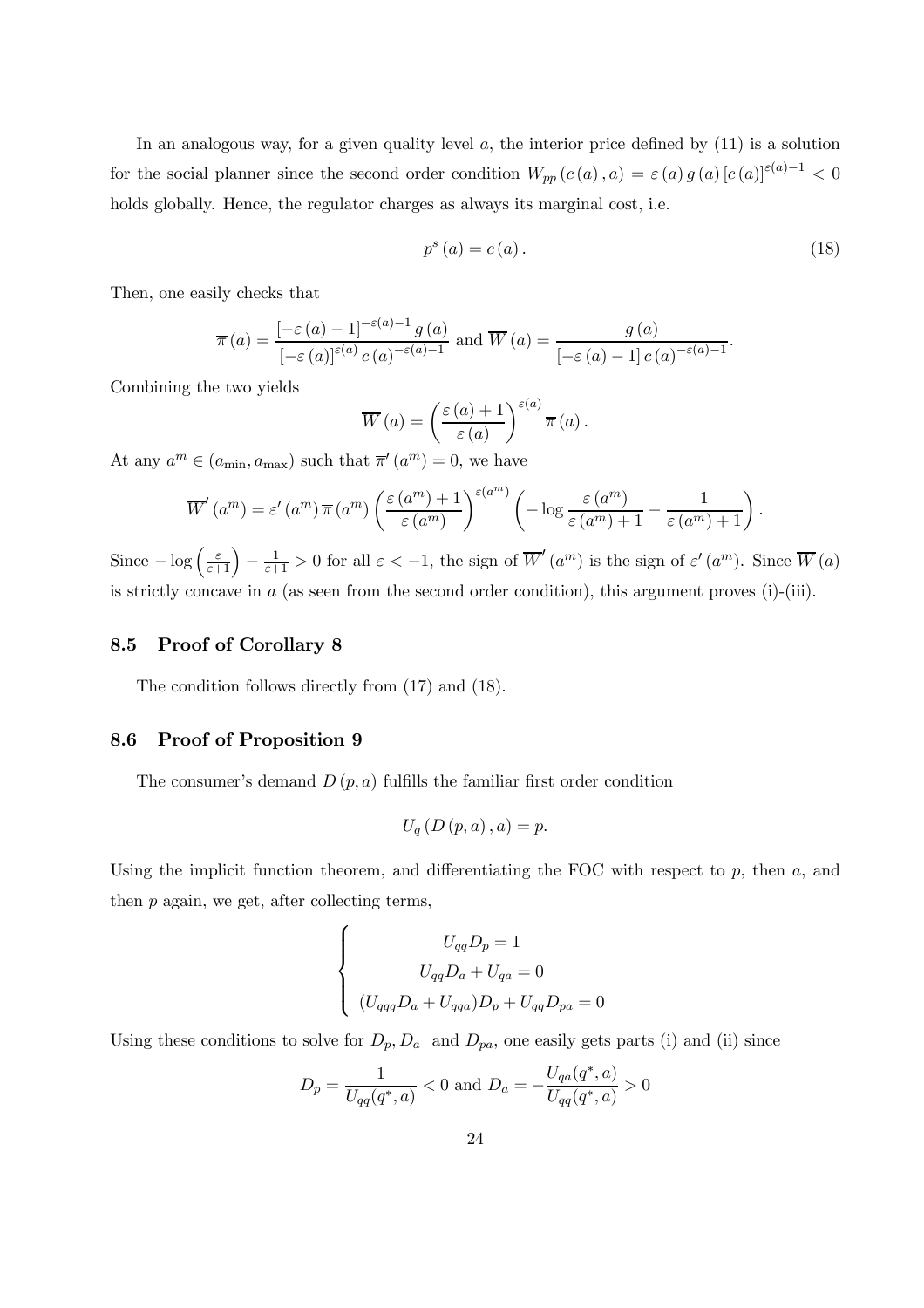and

$$
DD_{pa} - D_p D_a > 0 \Leftrightarrow \frac{1}{U_{qq}^3} \left[ qU_{qqq} U_{qa} - qU_{qqa} U_{qq} + U_{qa} U_{qq} \right] > 0.
$$

Since  $U_{qq} < 0$ , we get the desired inequality in part (iii).

## 8.7 Proof of Proposition 10

The proof is just the mirror image of the proof of Proposition 2.

If (19) holds, we have

$$
\left[\log \pi (p, a)\right]_{pa} = \frac{c'(a)}{\left[p - c(a)\right]^2} + \frac{D(p, a) D_{pa}(p, a) - D_p(p, a) D_a(p, a)}{D^2(p, a)} < 0.
$$

From (20), it is easy to see that we now have instead

$$
[\pi (p, a)]_{pa} = D_a (p, a) + [p - c(a)] D_{pa} (p, a) - c'(a) D_p (p, a) < 0 \text{ for all } (p, a).
$$

The conclusion then follows (for the interior part of the solution, since the feasible set is ascending in a) from the dual result to the strengthening of Topkis's Theorem (Amir, 1996) applied to  $\max{\log \pi (p, a): p \ge 0}$  and.  $\max{\pi (p, a): p \ge 0}$  respectively.

# 8.8 Can price be globally decreasing in product quality?

Here we now explore whether there is any theoretical support for the highly counter-intuitive possibility of price globally decreasing in product quality. It turns out that sufficient conditions can be given for this to hold globally, but these are strongly restrictive, unlike those that validate the opposite conclusion of price increasing in product quality. We also provide an explicit example of this counter-intuitive fact.

Proposition 10 Assume that the demand function satisfies either one of the two conditions

$$
c'(a) D_p^2(p, a) + D(p, a) D_{pa}(p, a) - D_p(p, a) D_a(p, a) < 0 \text{ for all } a \text{ and } p \ge c(a), \qquad (19)
$$

or

$$
D_a(p,a) + [p - c(a)] D_{pa}(p,a) - c'(a) D_p(p,a) < 0 \text{ for all } a \text{ and } p \ge c(a). \tag{20}
$$

Then the price response correspondence,  $p^{m}(a)$ , of the firm is globally decreasing in quality a.

The fact that a monopoly firm might set a high price for a low-quality product (or a brown good) and a lower price for a higher quality product (or a green good) is certainly provocative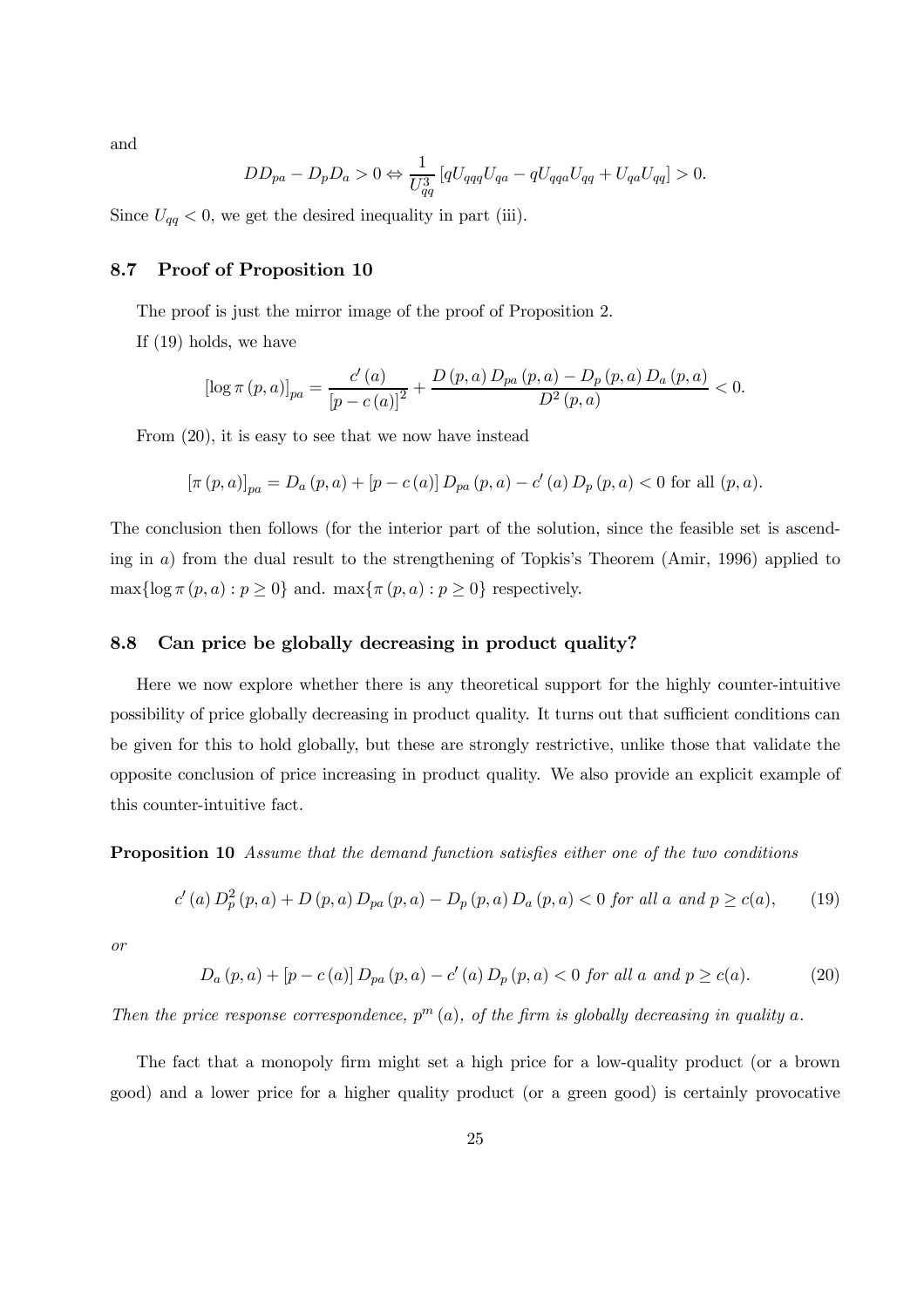and very counter-intuitive from the standpoint of consumers. Indeed one often takes for granted that higher-quality products will be more expensive. This issue formed a key motivation behind an important theory of marketing for new experience goods, wherein high price and advertizing are perceived as credible signals of (otherwise unknown) product quality for consumers (Milgrom and Roberts, 1986). Interestingly, the strand of literature associated with the latter study does not take it for granted a priori that higher quality would always lead to higher price.

It might be surprising for economists as well for two different reasons. The first is that higher quality is posited to be more costly for the firm to produce, which is clearly a very natural assumption in most settings, including the environmental case. The second reason is that most consumers exhibit a higher willingness to pay for greener products (as argued in the Introduction, see also OECD, 2002), and a monopolist should be expected to therefore price green goods higher. Yet, the underlying clarifying intuition is that (19) implies that the price elasticity is (strongly) decreasing in quality (since the first term of (19) is positive), despite the associated upward shift in demand.

In addition, as should be expected, the above results are theoretically consistent with this possibility being relatively difficult to observe in practice, in the sense that (20) is an extremely restrictive condition on demand. It requires  $D_{pa}(p, a)$  to be strongly negative, since the first and third terms in both (19) and (20) are always positive. In terms of economic interpretation, (19) requires that the price elasticity be strongly decreasing in quality, which is highly counter-intuitive.

It follows that finding actual explicit examples where the optimal price is globally decreasing in quality cannot be expected to be easy, as most of the well known demand functions have the property that the price elasticity is strictly increasing in quality (see our earlier examples and Vives, 1999), i.e., satisfy (5). It is easier to find examples where price decreases in quality locally rather than globally. Nevertheless, using a familiar class of demand functions, we provide a simple and plausible example where this property holds in a global sense.

#### Example 3.1 :

Consider a monopolist having demand and unit cost functions given by

$$
D(p, a) = \frac{1}{(p - a + 1)^2}, p \ge 0, a \in [0, 1],
$$
 and  $c(a) = \frac{a}{4}$ .

Clearly, this hyperbolic demand satisfies  $(A1)-(A2)$ , but not  $(6)$ ,  $(7)$ ,  $(19)$  and  $(20)$ . The profit function is

$$
\pi(p, a) = (p - \frac{a}{4}) \frac{1}{(p - a + 1)^2}
$$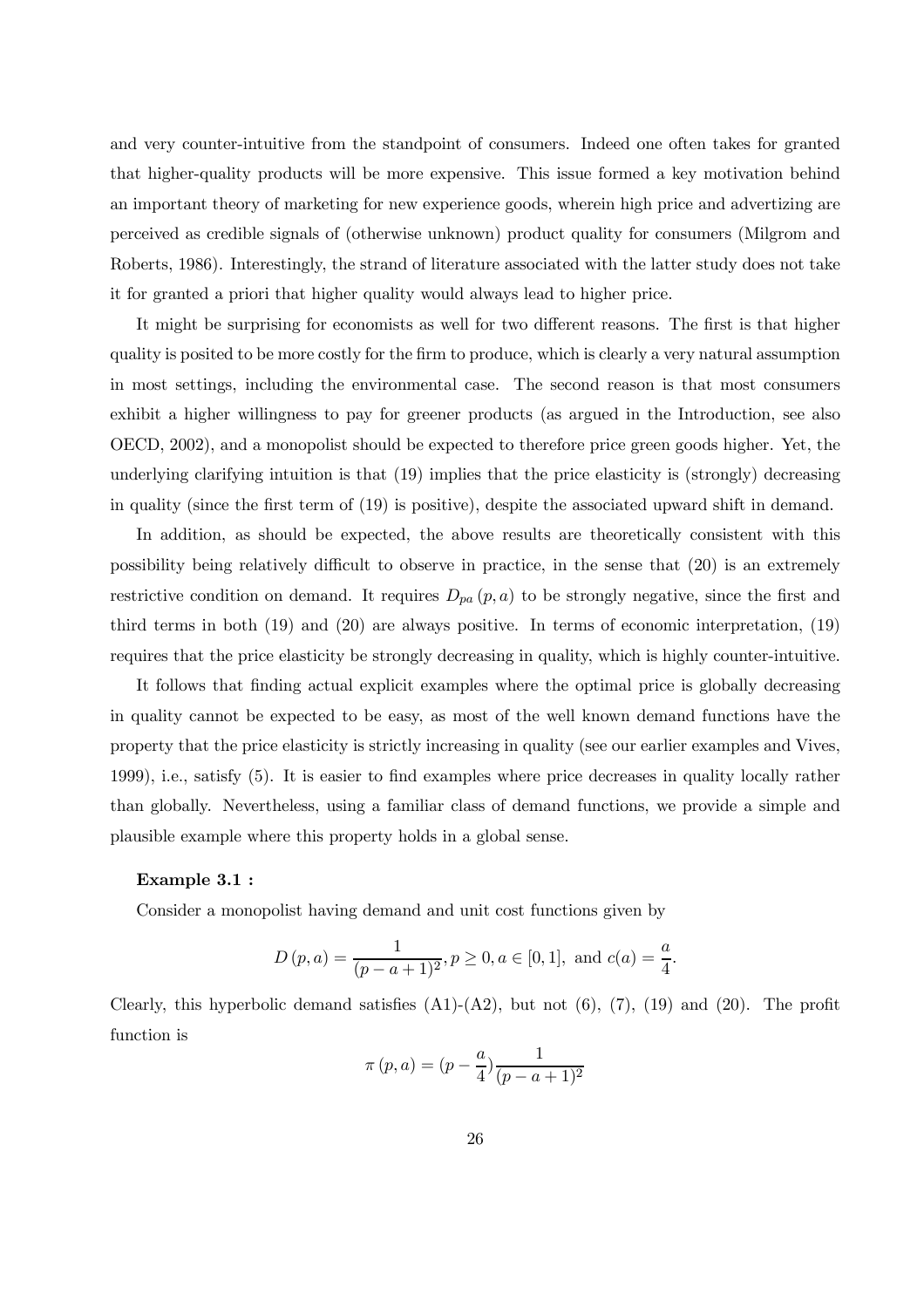The firm's first order condition in price,  $\pi_p(p, a) = 0$ , reduces to  $(1 - p - a/2)/(p - a + 1)^3 = 0$  or

$$
p^{m}(a) = 1 - \frac{a}{2}.
$$
\n(21)

In addition the second order condition holds since  $\pi_{pp}$   $\left(1-\frac{a}{2}\right)$  $(\frac{a}{2}, a) = -(2 - \frac{3}{2})$  $(\frac{3}{2}a)^3 < 0$  for all  $a \in [0,1]$ .

The monopoly price is *globally* decreasing in quality.<sup>27</sup> The highest optimal price will be charged for the lowest possible quality that the firm can produce!

As a preview of the situation where price and quality are both chosen, we show that, in this example, the monopolist chooses the highest quality, which is also socially optimal, and charges a price larger than the social planner's. Indeed, denote by  $\bar{\pi}(a) = \pi \left(1 - \frac{a}{2}\right)$  $(\frac{a}{2}, a)$ . One can check that  $\overline{\pi}(a) = \frac{1-3a/4}{(2-3a/2)^2}$  and  $\overline{\pi}'(a) = \frac{3(1-3a/4)}{2(2-3a/2)^3} > 0$  for all  $a \in [0,1]$ . Hence,  $a^m = 1$  and  $p^m = 1/2$ .

The social welfare function is

$$
W(p, a) = \frac{1}{p - a + 1} + (p - \frac{a}{4}) \frac{1}{(p - a + 1)^2}.
$$

Solving the first order conditions yields  $a^s = 1$  and  $p^s = 1/4$ . Thus the planner's optimal price is lower than the monopolist's, as expected since the corresponding optimal qualities are the same.

In conclusion, although price and quantity are always positively related when chosen by a social planner, they need not be for a monopolist. There are robust and familiar circumstances under which the latter would price in a seemingly counter-intuitive way. Nevertheless, we stress that the restrictiveness of the underlying sufficient conditions suggests that this is not likely to be an empirically relevant (or widespread) phenomenon. On the other hand, even though this unusual property tends to fail globally, it may hold locally and possibly at relevant quality levels.

#### 8.9 An example where the monopolist's quality is socially optimal

In this last part, we identify one circumstance for market demand not considered by Spence (1975) under which quality is set at the socially optimal level by the monopolist. This is a specific case of the model where the price elasticity of demand is independent of price. Assume that the minimal quality level is non-zero, i.e.  $a \in [a_{\min}, a_{\max}]$  with  $a_{\min} > 0$ . More precisely, let demand and cost be

$$
D(p, a) = p^{-\left(1 + \frac{1}{a}\right)}
$$
 and  $c(a) = e^a$ .

The demand elasticity is independent of price and strictly increasing in quality. Hence, by Proposition 3 in Spence (1975), the monopolist should choose a strictly smaller quality than the social

<sup>&</sup>lt;sup>27</sup>Note that this result is obtained despite this example does not fulfill the condition  $(20)$ .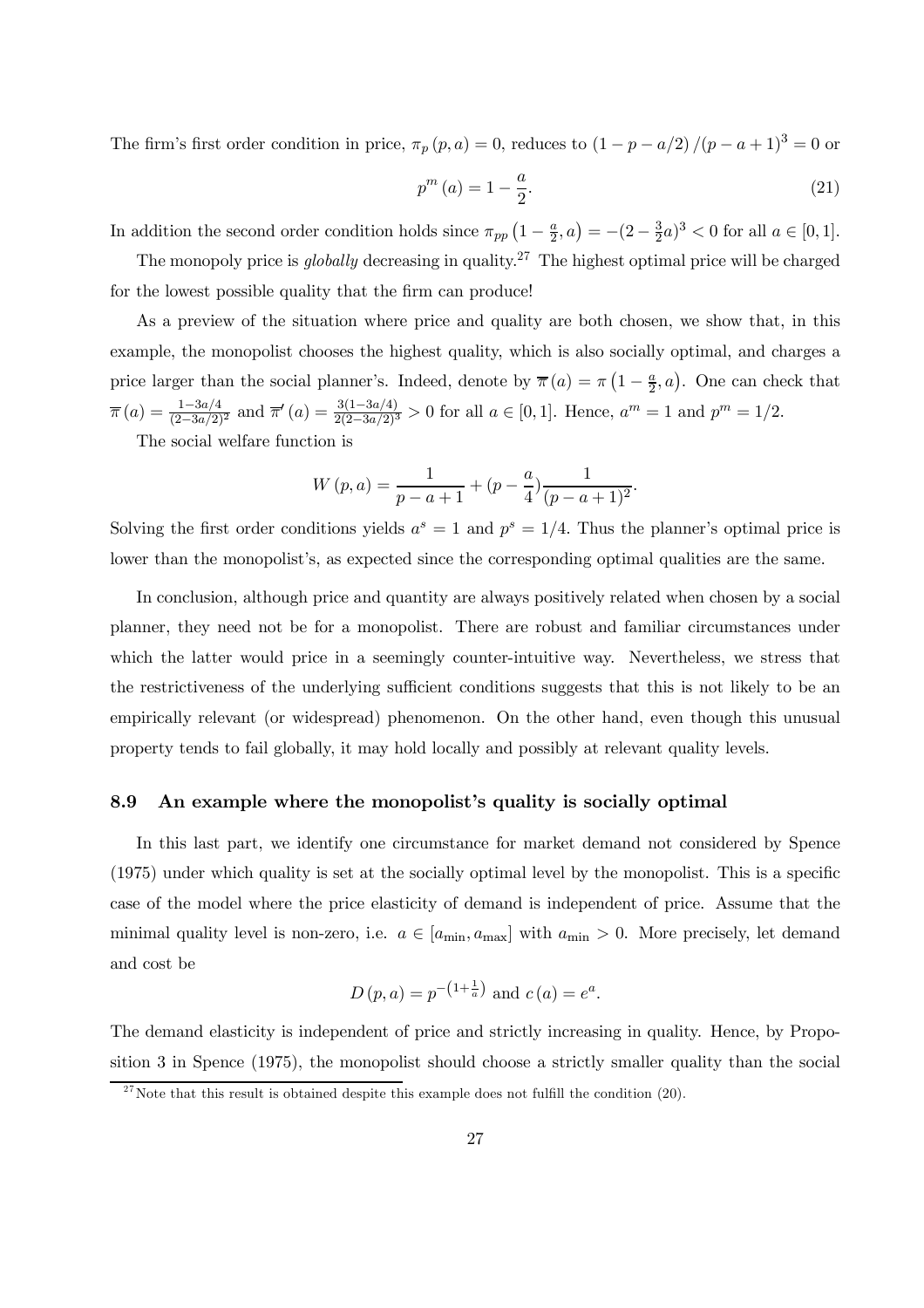planner. However, this result relies on the assumption (not mentioned) that the quality level chosen by the monopolist is interior. Otherwise, if he chooses the largest feasible quality level, so will the social planner, as we now see. It can be verified that the monopoly and planner's prices are

$$
p^{m}(a) = (1+a)e^{a} \text{ and } p^{s}(a) = e^{a}.
$$
 (22)

.

This yields

$$
\overline{\pi}(a) = \frac{a}{e}e^{-\frac{1+a}{a}\ln(1+a)}
$$
 and  $\overline{W}(a) = \frac{a}{e}$ .

Both these two functions are strictly increasing over  $[a_{\min}, a_{\max}]^{28}$ . Hence,

$$
\begin{cases}\n a^m = a^s = a_{\text{max}} \\
 p^s = e^{a_{\text{max}}} < (1 + a_{\text{max}})e^{a_{\text{max}}} = p^m\n\end{cases}
$$

<sup>28</sup>One can check that  $\bar{\pi}'(a) = \frac{1}{a}e^{-1} \frac{\ln(a+1)}{(a+1)^{\frac{1}{2}}(a+1)}$  $\frac{\ln(a+1)}{(a+1)^{\frac{1}{a}(a+1)}} > 0$  and  $\overline{W}'(a) = \frac{1}{e} > 0$  for all  $a \in [a_{\min}, a_{\max}]$ .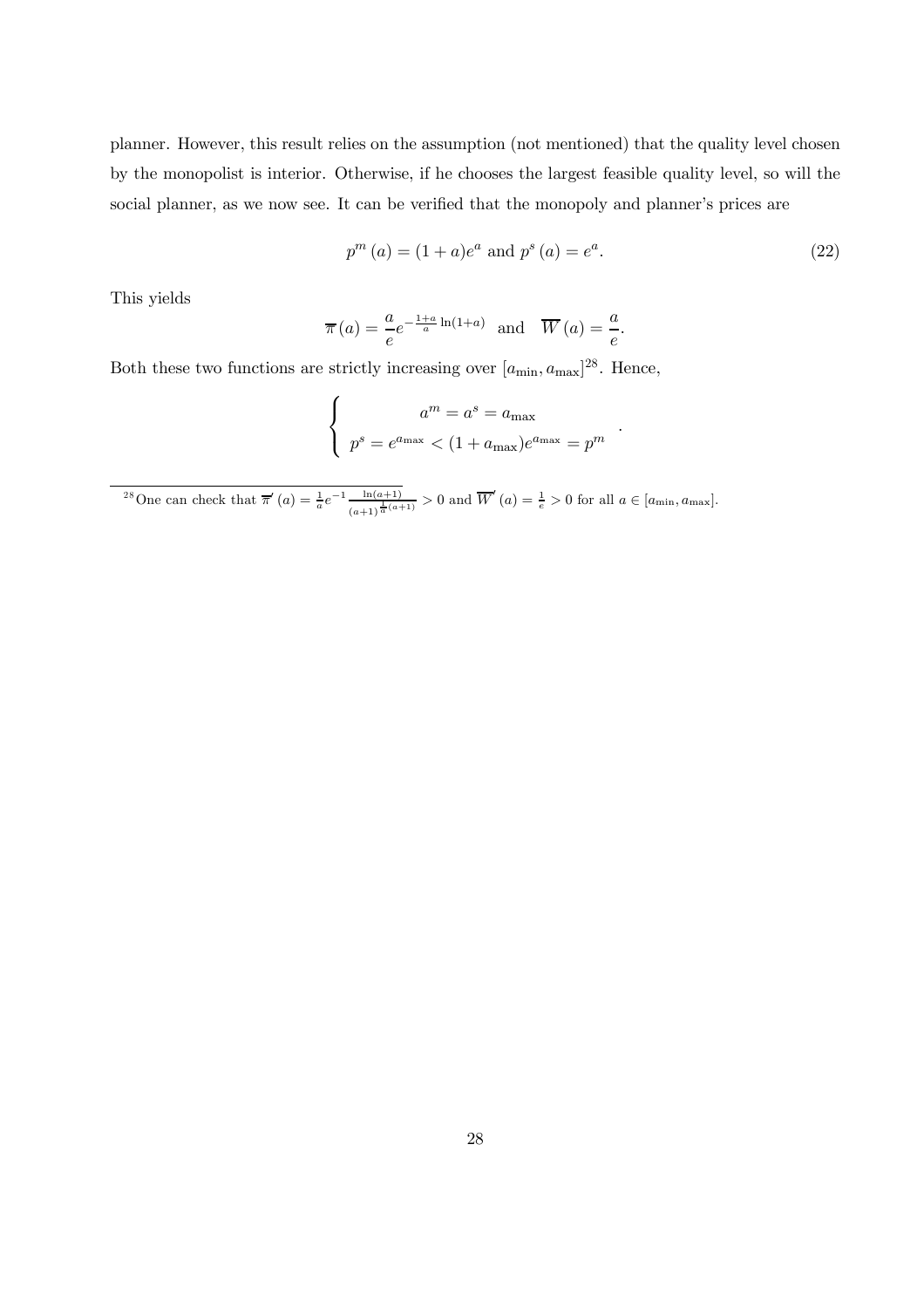# References

- [1] Amir, R., Supermodularity and complementarity in economics: An elementary survey, Southern Economic Journal, 71, 2005, 636-660.
- [2] Amir, R. (1996). Sensitivity analysis in multisector optimal economic dynamics, Journal of Mathematical Economics, 25, 123-141.
- [3] Amir, R., and Bloch, F. (2009). Comparative statics in a simple class of strategic market games, Games and Economic Behavior, 65, 7-24.
- [4] Amir, R., Erickson, P., Jin, J. (2018). On the microeconomic foundations of linear demand for differentiated products, Journal of Economic Theory 169, 641-665.
- [5] Amir, R. and Stepanova, A., Second-mover advantage and price leadership in Bertrand duopoly, Games Econ. Behav., 55, 2006, 1-20.
- [6] André, F. J., González, P. and Porteiro, N. (2009). Strategic quality competition and the Porter Hypothesis, Journal of Environmental Economics and Management 57, 182-194.
- [7] Bosi, S. and Desmarchelier, Are the Laffer curve and the green paradox mutually exclusive?, Journal of Public Economic Theory, 20, 2017, 937-956.
- [8] Bosi, S., Desmarchelier, D. and Ragot, L., Pollution effects on preferences: A unified approach, Journal of Public Economic Theory, 21, 2018, 371-399.
- [9] Benchekroun, H. and N Van Long (1998). Efficiency inducing taxation for polluting oligopolists, Journal of Public Economics 70, 325-342.
- [10] Chen, X., Z Gao, M Swisher, L House, X Zhao (2018). Eco-labeling in the fresh produce market: not all environmentally friendly labels are equally valued, Ecological Economics, 154, 201-210.
- [11] Cosandier, C., Garcia, F., Knauff, M. (2018) Price competition with differentiated goods and incomplete product awareness, Economic Theory, 66, 681—705.
- [12] David, M. and B. Sinclair-Desgagné (2010). Pollution abatement subsidies and the eco-industry, Environmental and Resource Economics, 45, 271-282.
- [13] Ebert, U. and von dem Hagen, O. (1998). Pigouvian taxes under imperfect competition If consumption depends on emissions, Environmental and Resource Economics, 12, 507-513.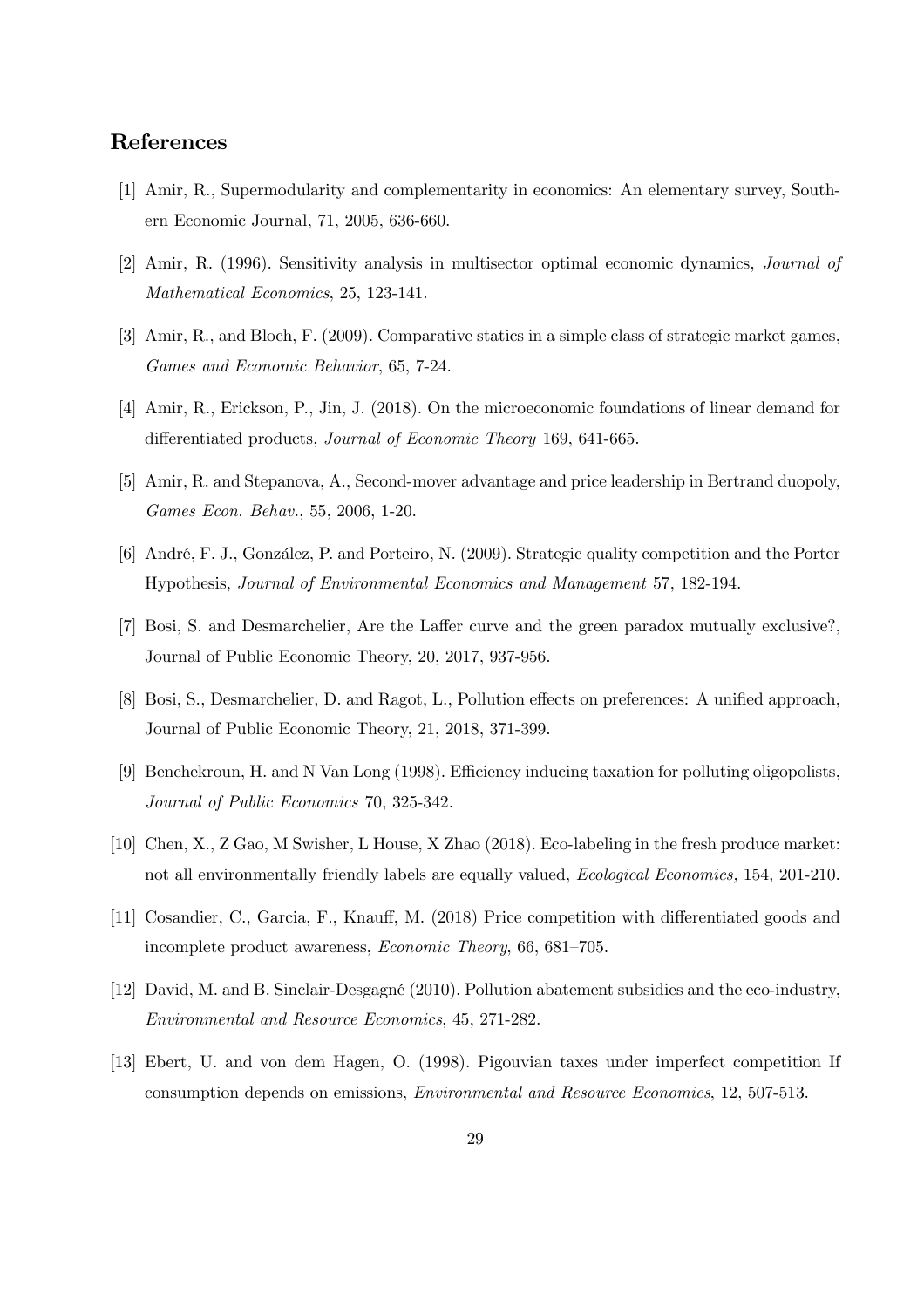- [14] Gabszewicz, J. and J.-F. Thisse (1979), Price competition, quality, and income disparities, Journal of Economic Theory, 20, 340-359.
- [15] Garcia-Gallego, A. and N. Georgantzis, 2009, Market effects of changes in consumers' social responsibility, Journal of Economics and Management Strategy, 18: 235-262.
- [16] Häckner, J. (2000), A note on price and quantity competition in differentiated oligopolies, Journal of Economic Theory, 93, 233-239.
- [17] Hidrue., M.K., G. R. Parsons, W. Kempton, M.P. Gardner (2011). Willingness to pay for electric vehicles and their attributes, Resource and Energy Economics, 33, 686-705.
- [18] Johnson, J. P. and Myatt, D. P. (2016). On the simple economics of advertising, marketing, and product design, The American Economic Review, 96(3), 756-784.
- [19] Lahiri, S., Symeonidis, G., Environmental protection without loss of international competitiveness, Journal of Public Economic Theory, 20, 2017, 921-936.
- [20] Lambertini, L. and Tampieri, A. (2012a). Vertical differentiation in a Cournot industry : The Porter hypothesis and beyond, Resource and Energy Economics 34, 374-380.
- [21] Lambertini, L. and Tampieri A. (2012b), Do minimum quality standards bite in polluting industries, Research in Economics 66, 184-194.
- [22] Lombardini-Riipinen, C. (2005), Optimal tax policy under environmental quality competition, Environmental & Resource Economics, 32, 317-336.
- [23] Mason, C. (2006). An economic model of eco-labeling, *Environmental Modeling*  $\mathcal{C}$  Assessment, 11, 131—143.
- [24] Mantovani, A. and C. Vergari (2017). Hedonic vs environmental quality: which policy can help in lowering pollution emissions?, Environment and Development Economics, 22, 274-304.
- [25] Milgrom, P. and J. Roberts (1986). Price and advertising signals of product quality, Journal of Political Economy, 94, 796-821.
- [26] Moraga-Gonzalez, J. L. and N. Padron-Fumero (2002), Environmental policy in a green market, Environmental & Resource Economics, 22, 419-447.